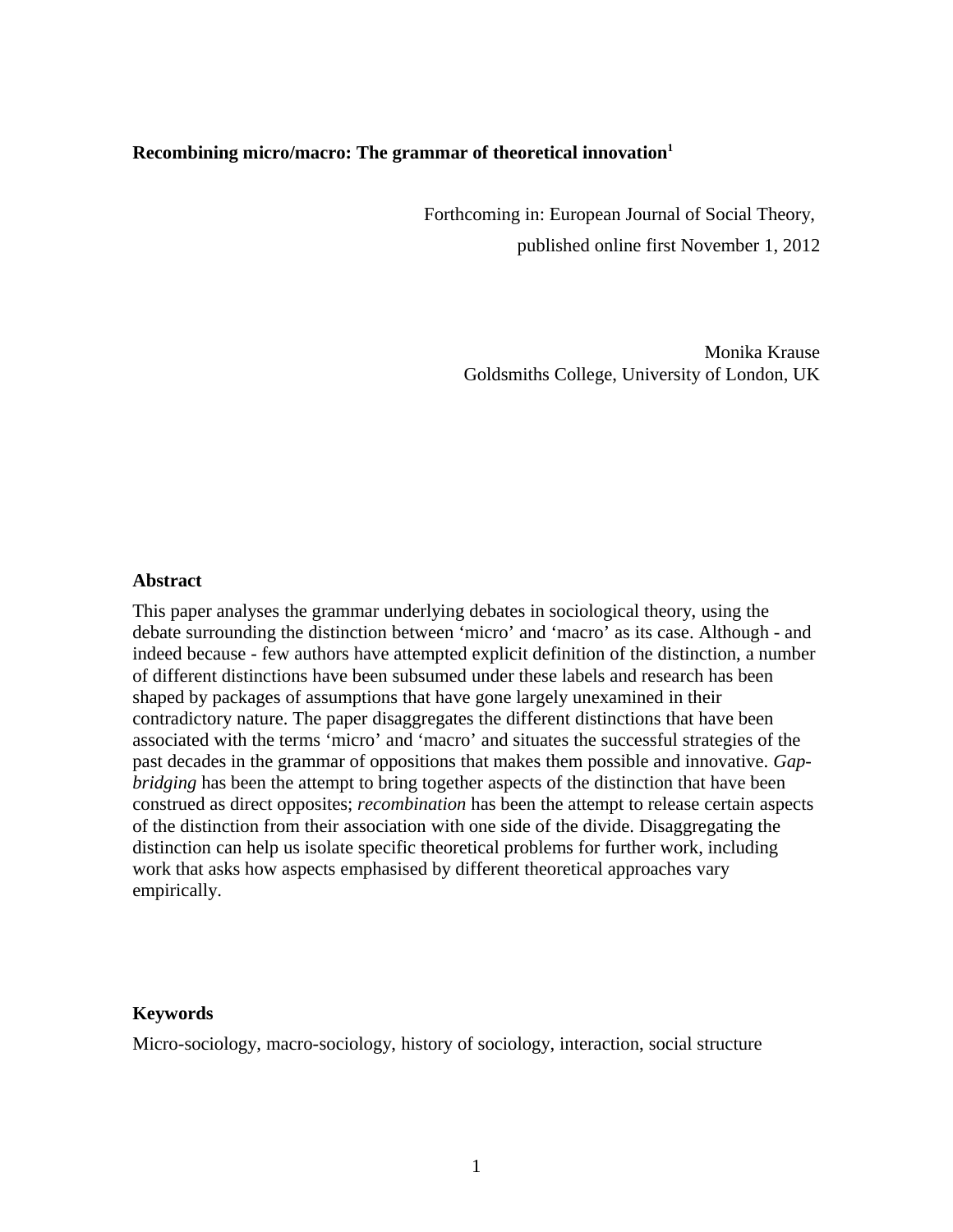This paper analyses the grammar that underlies the debates surrounding the distinction between 'micro' and 'macro' in different traditions in sociology. Although and indeed because few authors have attempted an explicit definition of the distinction, a number of different distinctions have been subsumed under the labels of 'micro' and 'macro'. Research has been shaped by packages of assumptions that went largely unexamined in their contradictory nature. This has lent a certain focus to research but it has left other areas neglected.

The terms 'micro' and 'macro' have played a powerful role in the history of sociology since the early 1960s. The terms themselves have gone somewhat out of fashion today, especially in the eyes of those that adhere to one of the approaches that have built their reputation partly based on the claim to have resolved the 'problem' of 'micro' and 'macro'. But reflection on the distinction, its uses and its meanings continues to be important. It is important as assumptions about the distinction continue to shape research today. It is important to help us read the wealth of empirical research, which the discipline has accumulated in the past decades, across theoretical schools and across empirical subfields. It is important to help us build productively on this research and to complement it in future work. Reflection on the meanings of the distinction also serves as a case to consider the patterns underlying theoretical debates in the social sciences more broadly.

The paper disaggregates the different distinctions that have been associated with the terms 'micro' and 'macro.' This allows us to identify more clearly the blind spots this particular bundling of aspects of social life has led to in social research. It also allows us to situate some of the most interesting theorizing and research of the past three decades in the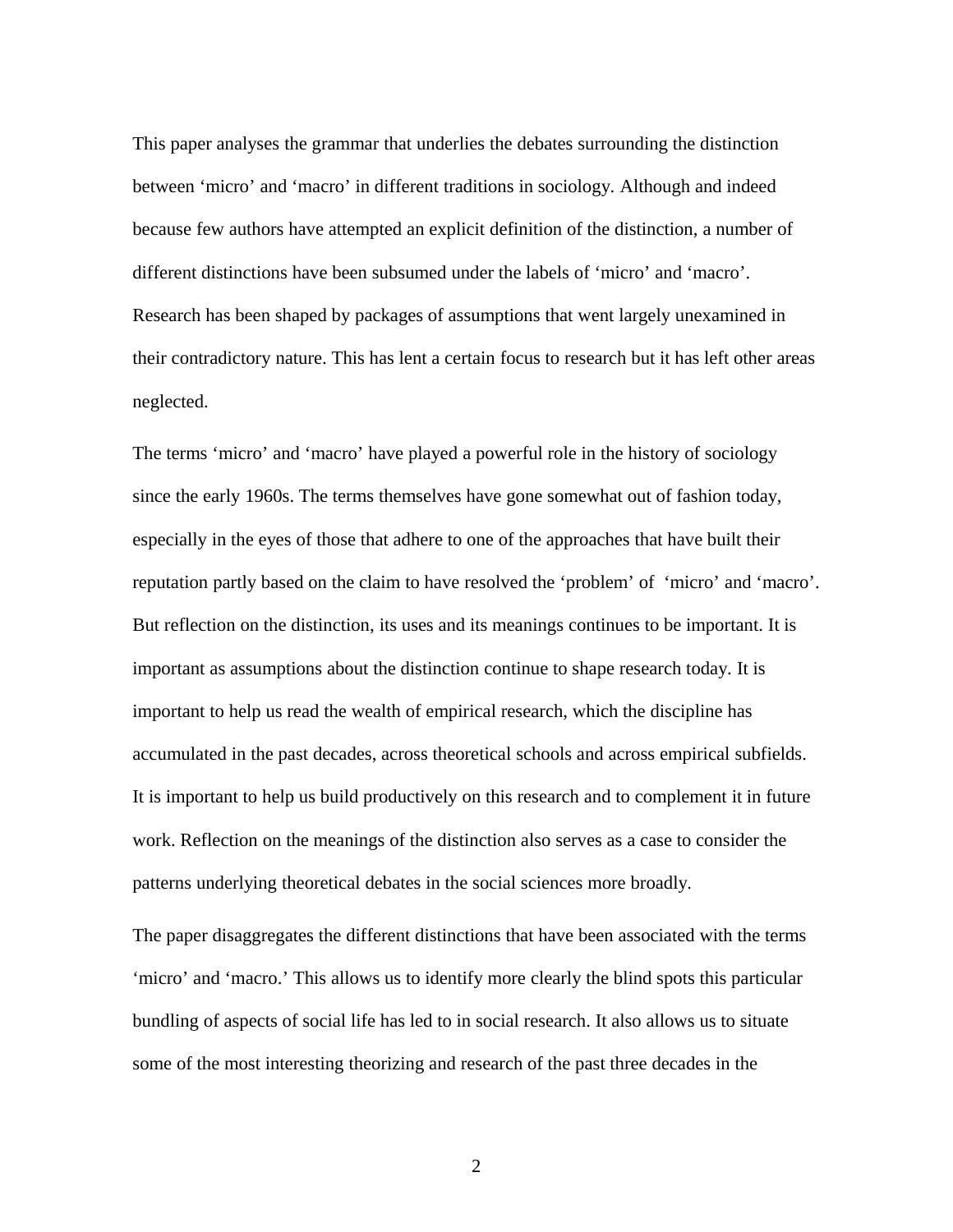grammar of oppositions that makes them possible and innovative. The strategy of *gapbridging* has sought to bring together aspects of the distinction that have been construed as direct opposites. The strategy of *recombination* has released aspects of the distinction from their association with one side of the divide. Research in the gap-bridging and the recombination traditions has successfully filled gaps left by the way the camps have been originally construed.

Considering the history of the distinction and the range of tensions that have been inscribed into it, should make us wary of treating any one of these approaches as conclusive solutions to 'the problem' of 'micro' and 'macro'. These cases underscore Andrew Abbott's argument that innovation in academic work always depends first on a form of selective exclusion and then on acts of reimportation (Abbott, 2001). In this perspective, we can assume that the claims to innovation of any particular approach will be over-stated; they are, however, also real contributions if we follow Abbott's recent suggestion that rather than the accumulation of knowledge, what is valuable in the social and human sciences is a form of care that nothing gets neglected and left out for too long (Abbott, 2007). Because of the way schools and polemics organize research, these forms of re-emphasis will really lead to research and questions that were not possible before. The identification of the clustering through the framings of a muddled theoretical debate can help us make sense of past moves and anticipate which later moves may address new gaps.

If we do not read the existing projects of gap-bridging and recombination as conclusive solutions to the problems raised by the distinction, additional strategies are possible. The grammar revealed by disaggregation can be used to situate other strategies of gap-bridging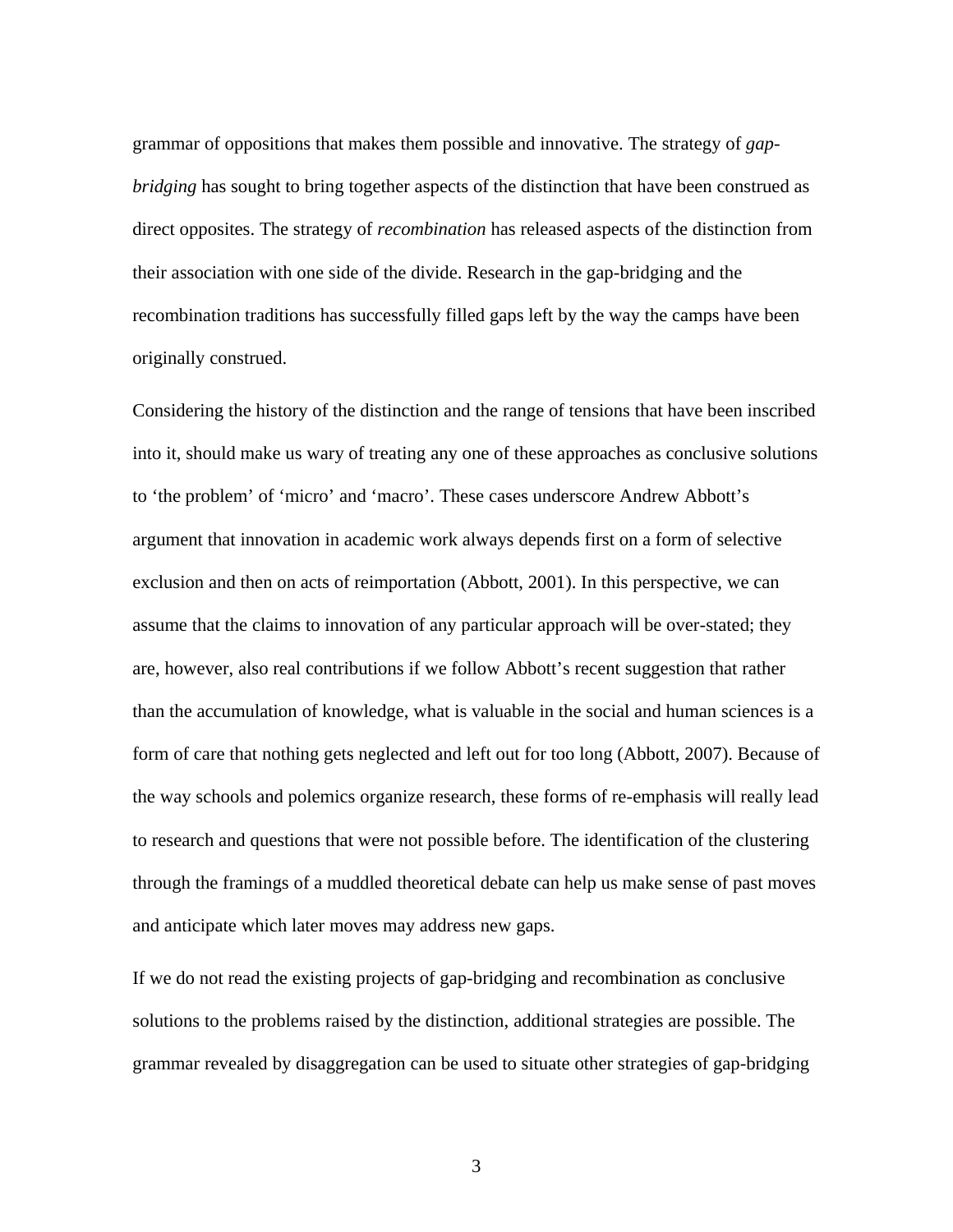and recombination and generate new ones. Disaggregating the distinction can also help us isolate specific theoretical problems for further work, including work that asks how aspects emphasised by different theoretical approaches vary empirically.

## **Disaggregating the categories**

The debate about 'micro' and 'macro' began when, in the early 1960s, micro-sociologists constituted themselves in response to the implicit macro-focus of the dominant schools in post-war sociology in the United State (see Ritzer, 1985, 1988). After that, the distinction has been used to organise syllabi and conferences; scholars have used the labels to describe their own work and that of others. Even today some job advertisements specify a preference for a micro- or a macro-sociologist.

Since the 1980s, in a second wave of the debate, scholars have shifted their attention to bridging the gap between micro- and macro-sociologies and have tried to produce linkages and synthesis (Alexander et al., 1987; Collins, 1998; Fuchs, 1989; Hilbert, 1990; Huber, 1991; Knorr-Cetina, 2007; Knorr-Cetina and Cicourel, 1981; Mouzelis, 1992, 1998; Ritzer, 1981; Wiley, 1988).

When the terms 'micro' and 'macro' were originally charged with meaning, scholars rarely attempted a definition of 'the micro' and 'the macro'. Few scholars saw micro and macro as two legitimate categories that had to be defined (see Ritzer, 1985). As a distinction among different approaches the distinction was performed –to some extent polemically- in different research questions and research strategies, rather than specified theoretically.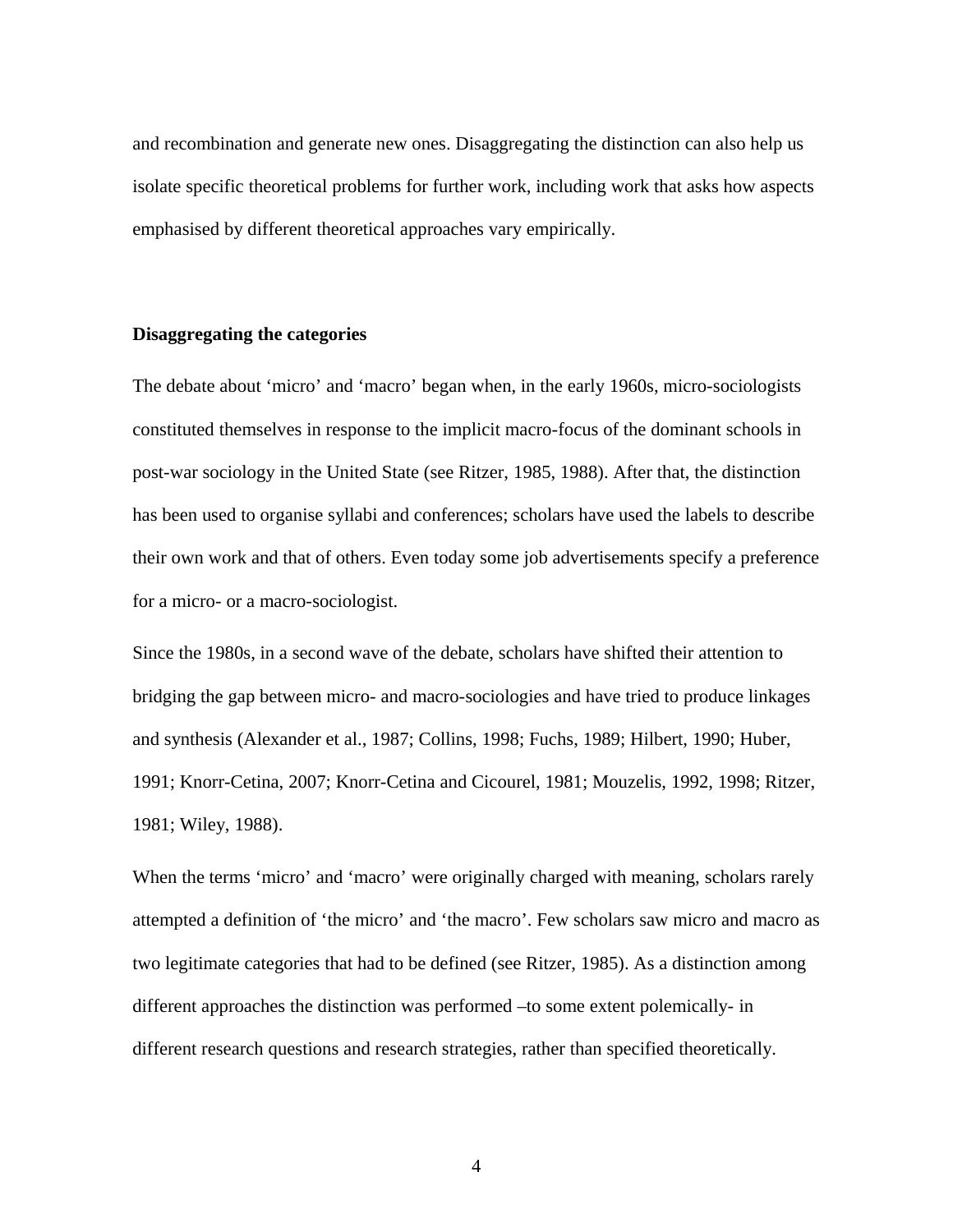Because scholars in each of the camps wanted to subsume the entire social world within their approach, the distinction was not defined as a distinction between empirical phenomena either.

Even in the second wave of the debate as scholars tried to overcome the division between the two camps, there was no agreement over what the distinction should be taken to mean. Neil Smelser counted seven different definitions in one edited volume alone (Smelser, 1987). Moreover, authors have rarely engaged each other directly on what they take the distinction to mean. Observers - scholars in their role as text-book authors and teachers, for example - found themselves describing the two camps *post facto*, each with a rather contingent bundle of foci and assumptions.

The way phenomena and approaches have been clustered in these two categories has shaped research for a number of decades, even if and indeed especially as there are a number of quite different distinctions implied in the distinction. The consequences are hard to avoid for anyone who studies or teaches the history of the discipline. They continue to echo today amongst those who carry forward these traditions and among those who react against the division among these approaches. An important step for confronting this heritage is to make conscious what has been assumed by the distinction and distinguish between different implied meanings.

Based on an analysis of the foundational volumes of the debate and an analysis of both first- and second-order accounts, Table 1 presents a list of explicit and implied meanings of the distinction. It is important to emphasize that in the form presented here, of course, no particular author would explicitly subscribe to any one side. Some of the contradictions in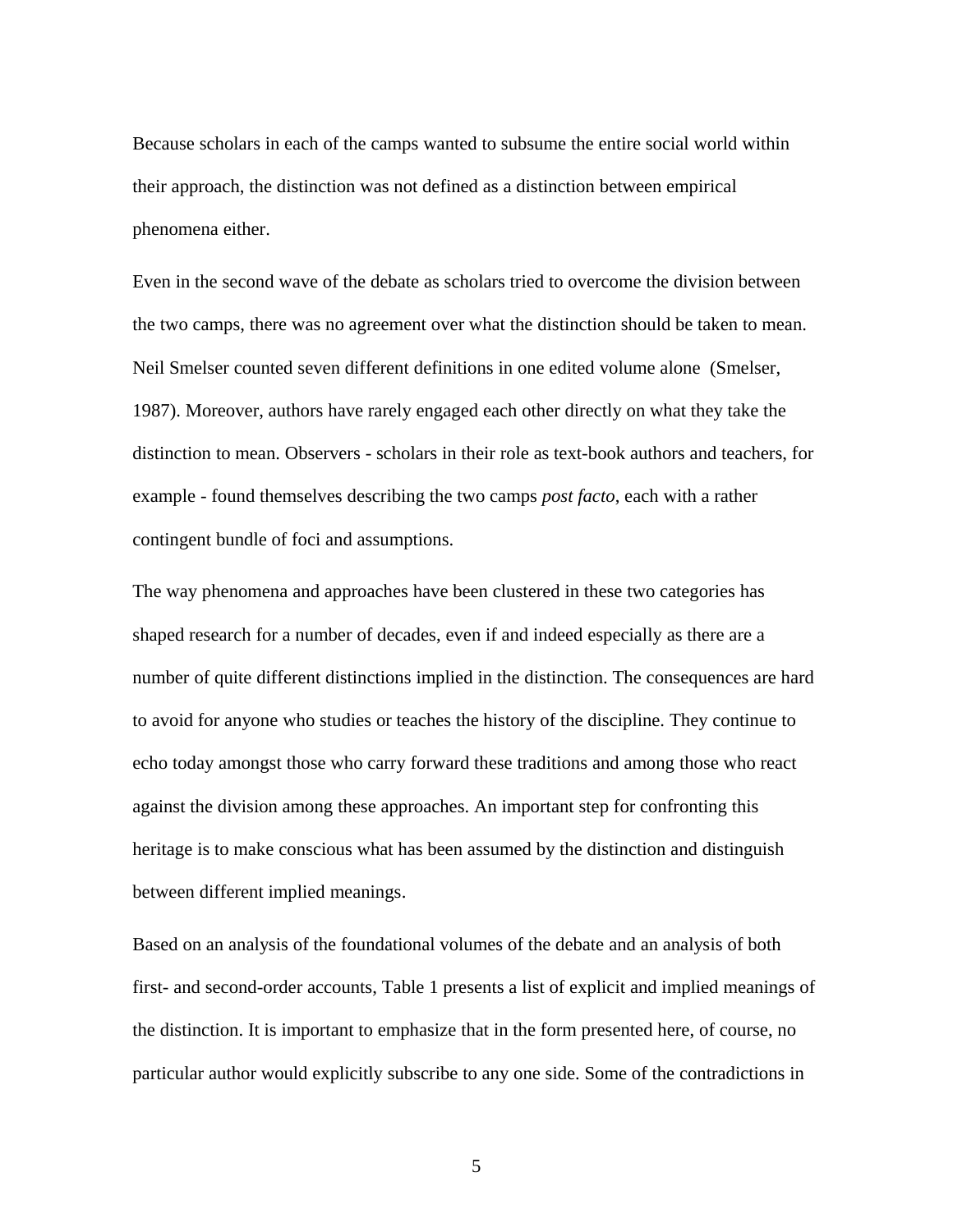the distinction become too obvious when meanings are assembled. The list thus does not do justice to the subtlety of any one individual position. However, I would argue that in absence of agreed-upon terms, the list reveals something about the grammar of the aggregate debate.

However much proponents of any one particular approach might feel that if only their own contribution to the debate was truly understood and accepted the problem would disappear, in reality we are faced with these clusters. The table below helps trace the effect of the debate as an aggregate object on research as a whole. These oppositions have shaped research and reactions to it precisely in their contradictory form. The list is not necessarily exhaustive and the reader may want to add others based on his or her own reading and experience of debates.

| Micro                                     | <b>Macro</b>                            |
|-------------------------------------------|-----------------------------------------|
| Individualist                             | Collectivist                            |
| Individual                                | Society                                 |
| Agency                                    | Structure                               |
| Interactions                              | Structure                               |
| Small units                               | Large units                             |
| Empirical unit                            | Emergent unit                           |
| What is observable                        | Invisible forces                        |
| Parts                                     | Whole                                   |
| Cognizable through individual data points | Cognizable through aggregates           |
| Local                                     | Level of society, world                 |
| Geographical proximity                    | Linked by technology                    |
| Everyday                                  | Singular, historic, having large impact |
| Singular                                  | Aggregate                               |
| No impact on larger world                 | Large-scale impact                      |
| To study with direct observation          | To study with documents, numbers        |
| Actors do so freely                       | Constraining actors, structure          |

----- Table 1: Meanings of 'Micro' and 'Macro' -----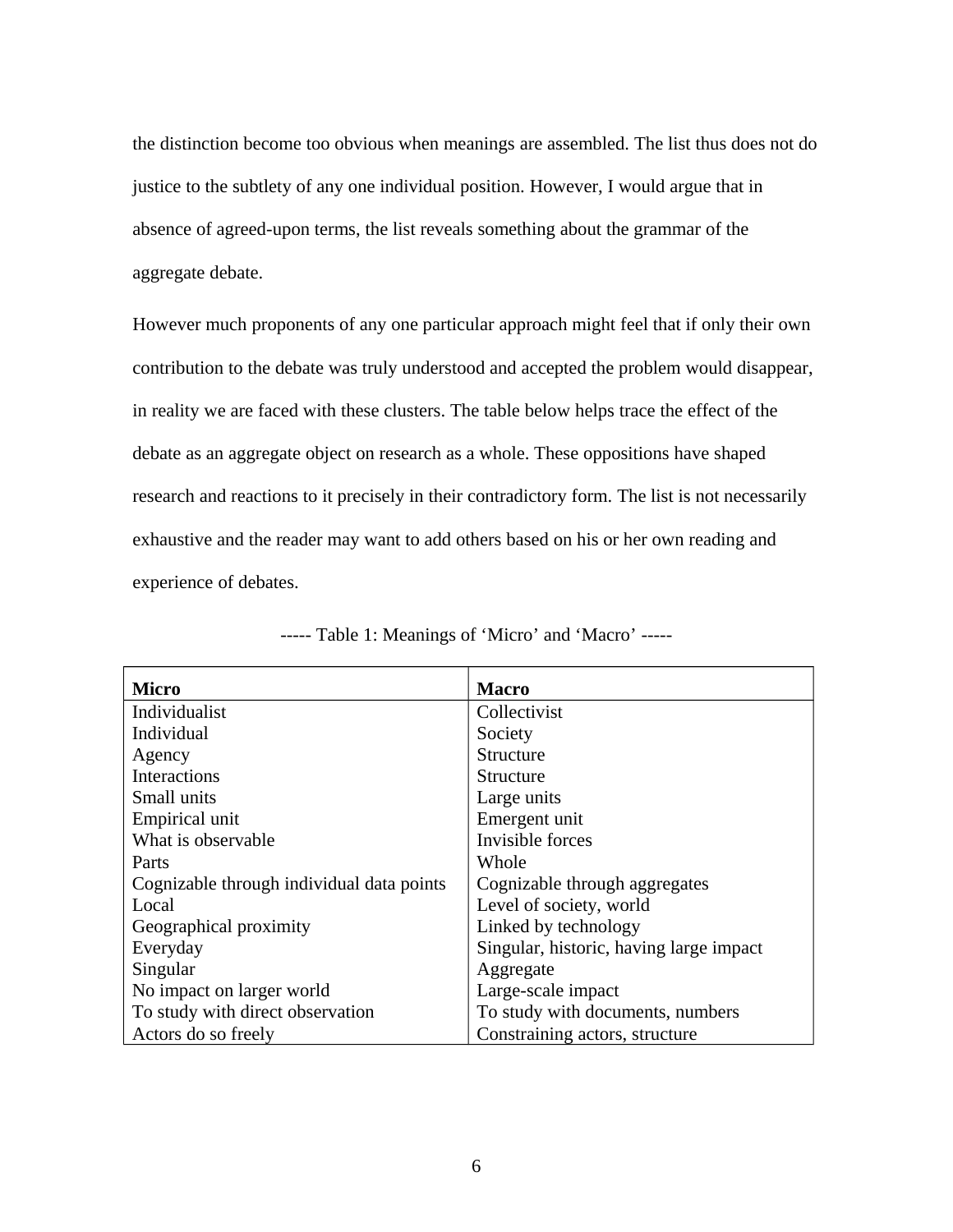| Free                      | Determined                        |
|---------------------------|-----------------------------------|
| Between actors            | Between impersonal forces         |
| Face-to-face              | Mediated                          |
| Controllable              | Controlling                       |
| Meaning                   | Power, money                      |
| Subjectivity              | Objective position                |
| Identity                  | Objective position                |
| Practice                  | System                            |
| Short time-span           | Long time-span                    |
| Lifeworld                 | System                            |
| The family, the office    | The state, capitalism, the market |
| Subjective interpretation | Ideology, culture                 |
| Conversation analysis     | Discourse analysis                |
| Positivist                | Realist                           |
| Focus on meanings         | Focus on structure                |
| Concrete                  | Abstract                          |
| Particular                | General                           |

Roughly speaking, one side of this table focuses on everyday interactions, meanings negotiated between individuals, relatively freely, in concrete social settings. The other focuses on large-scale social or symbolic structures determining all members of society and on the role of power and money. As Jeffrey Alexander and Bernhard Giesen have pointed out, these debates have often been overlaid with ideological battles about freedom, agency and power (Alexander and Giesen, 1987) and sometimes also with debates about how to best be sympathetic with 'ordinary people' or 'the oppressed'. In this, the debate has some parallels to the debate about culture in anthropology where the notion of culture as a system has been resisted in the name of local or subjective interpretation and agency (see Clifford and Marcus, 1986). There have also been links with highly-charged discussions about the relationship of observable reality to 'truth'.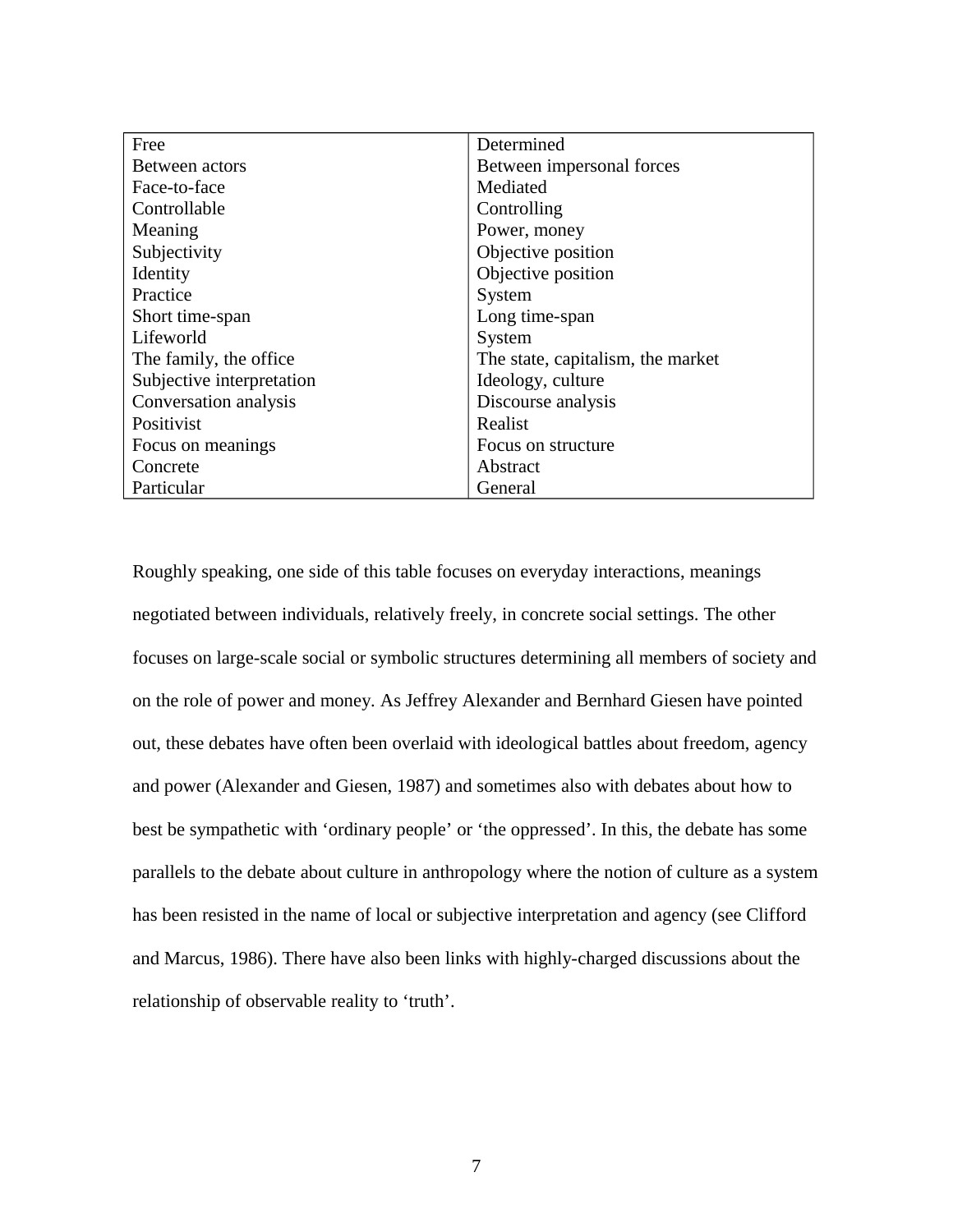Commentators from various perspectives have noted problems with the distinction between 'micro' and 'macro' in the past decades. Let us review some of these noted problems based on the table above. Firstly, we will note that some aspects of social phenomena find themselves on both sides of the distinction at once. We can see, for example, that the unique can be opposed to 'macro' terms like aggregates and averages and thus find itself on the micro side; but it can also be opposed to micro terms like the regular and everyday and thus find itself on the macro side. In another example, as Jeffrey Alexander has pointed out, meaning can be both subjective and spontaneous and therefore find itself on the micro side yet also shared, collective and constraining and thus be on the macro side (Alexander, 1987; see also Ritzer, 1981).

Secondly, this way of drawing the distinction brings some things together that might not necessarily or not always go together. We should, for example, not assume -as that cluster of meanings invites us to assume- that interactions are always unfolding in physical copresence. We should also not assume a link between the kind of unit of analysis that is studied and the potential to generalise – contrary to some critiques of micro-sociological approaches, research on states is not necessarily more generalizable than research on interactions.

The cluster also obscures the possible distinction between aggregates and sociological objects (see also Wiley, 1988). Aggregate categories (for example, under-5-year olds in Minnesota) are purely the result of an analytical operation. There is (or at least there should be) no claim that the category has any social reality of its own, and it could never be proven 'false'. Sociological objects - such as social groups but also actor-networks, organizations,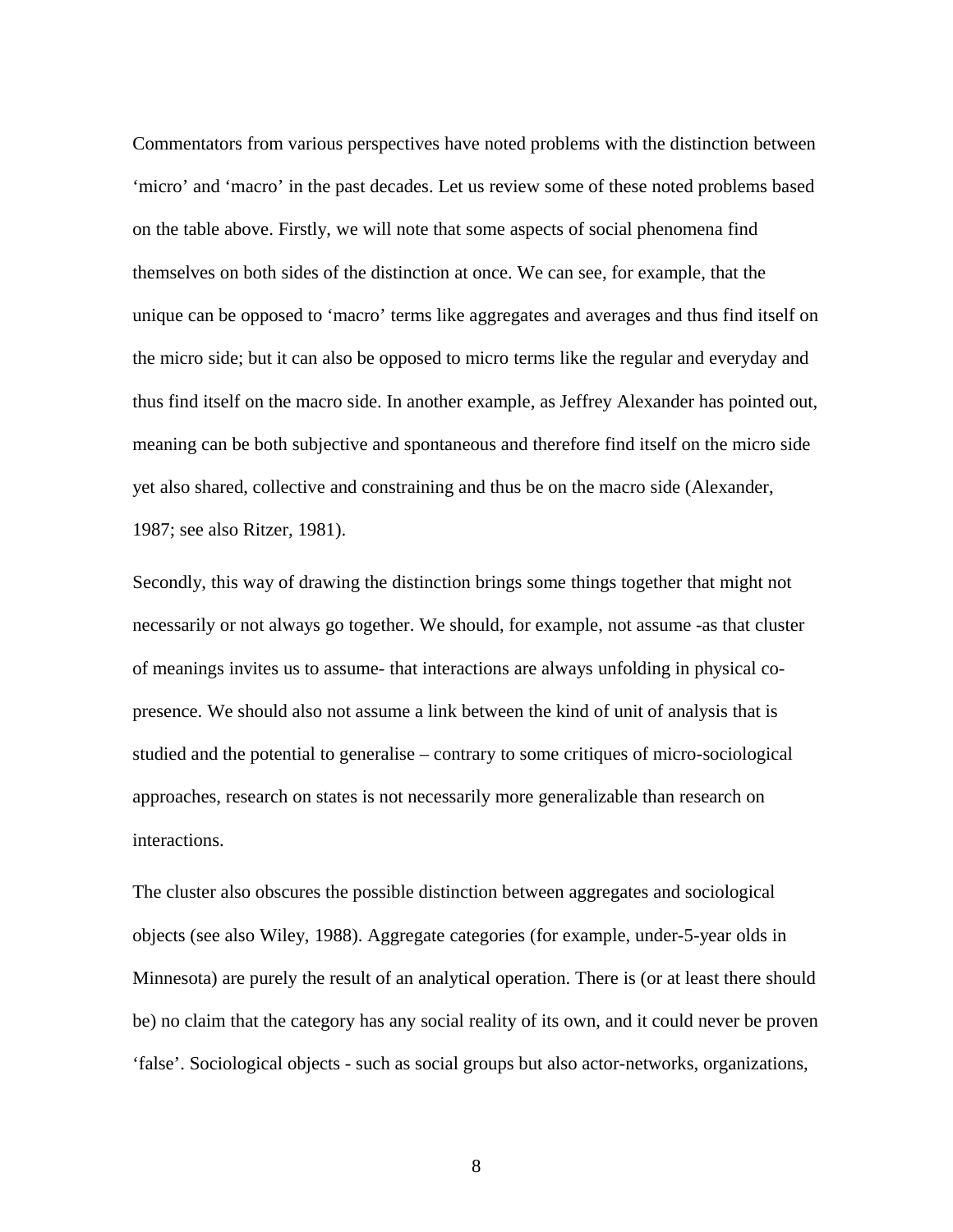fields, states, the gendered order, a racial formation, or a national culture - are also constructed as units of observation and analysis by the sociologist - but they are claimed to be constituted by social relationships; that is, they are neither entirely constructed by the (academic) observer, not entirely objectively given (see Bourdieu, 1990b).

Some things grouped together on one side seem to contradict each other outright. On the micro side, for example, we find both a focus on intersubjectively negotiated meanings and a focus on directly observable phenomena. On the macro side we find both the historic and the general and abstract.

These clusters also separate some things that we might not want to separate without further investigation. On the one hand, there is the distance between what might be called direct opposites such as 'individual' and 'society' or 'agency' and 'structure', but there are also other aspects that are opposed to each other prematurely. An example that has been prominent in subsequent discussion and that we shall return to below is the separation of everyday life from power.

# **Gap-bridging**

The theoretical agenda in the last thirty years has been influenced immensely by scholars who focused on the distance between aspects implied in the distinction between 'micro' and 'macro' that might be construed as direct opposites such as the opposition between individual and society, subjective identity and objective social positions and, most prominently, agency and structure.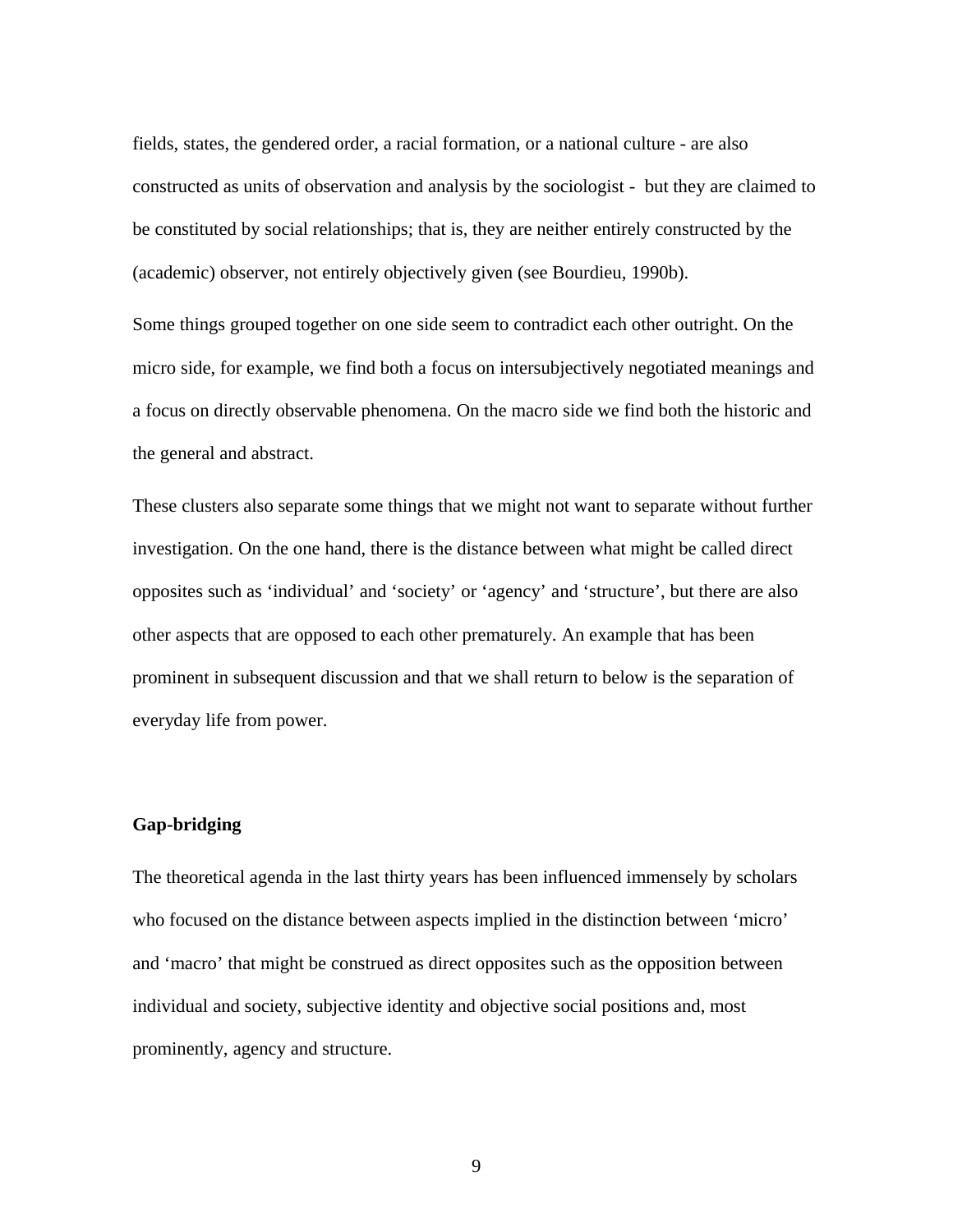This self-proclaimed strategy of *gap-bridging* responds to the implicit meanings of the distinction amongst camps and it is against this background that it has been innovative. Gap-bridging enables sociologists to correct one-sided accounts that had outlived their usefulness. With regard to the problem of structure and agency, for example, gap-bridging enabled scholars to attack clearly the most asociological conceptions of agency while avoiding the extremes of an account of structure not linked to observations of people doing things at all.

In their projects of gap-bridging, scholars have created concepts that allow us to see things we could not otherwise have seen. Gap-bridging allows for new analysis of how structure enables agency, positioning ethnomethodology in a new way, as evidenced in the work of Anthony Giddens (1986). It also allows for a new analysis of how agency reproduces structure, linking structuralism with phenomenology in a new way in the work of Pierre Bourdieu (1987, 1990). The concept of *habitus* as developed by Bourdieu (1990c) has been useful to show how what people do is shaped by structure and how structure is reproduced through what is 'inside' people.

In another intellectual project whose merit can be seen in the context of gap-bridging, it has also been fruitful to interrogate the gap between what might be seen as 'small' units of analysis and what might be seen as 'large' units of analysis. Although this is not necessarily the best way to think about this, traditionally interactions have sometimes been conceived as 'small' units of analysis and states or the world system as 'large' units of analysis. More recent approaches have focused on units of analysis that might be termed 'medium-sized' while at the same time shifting their focus from entities as such to the in-between and links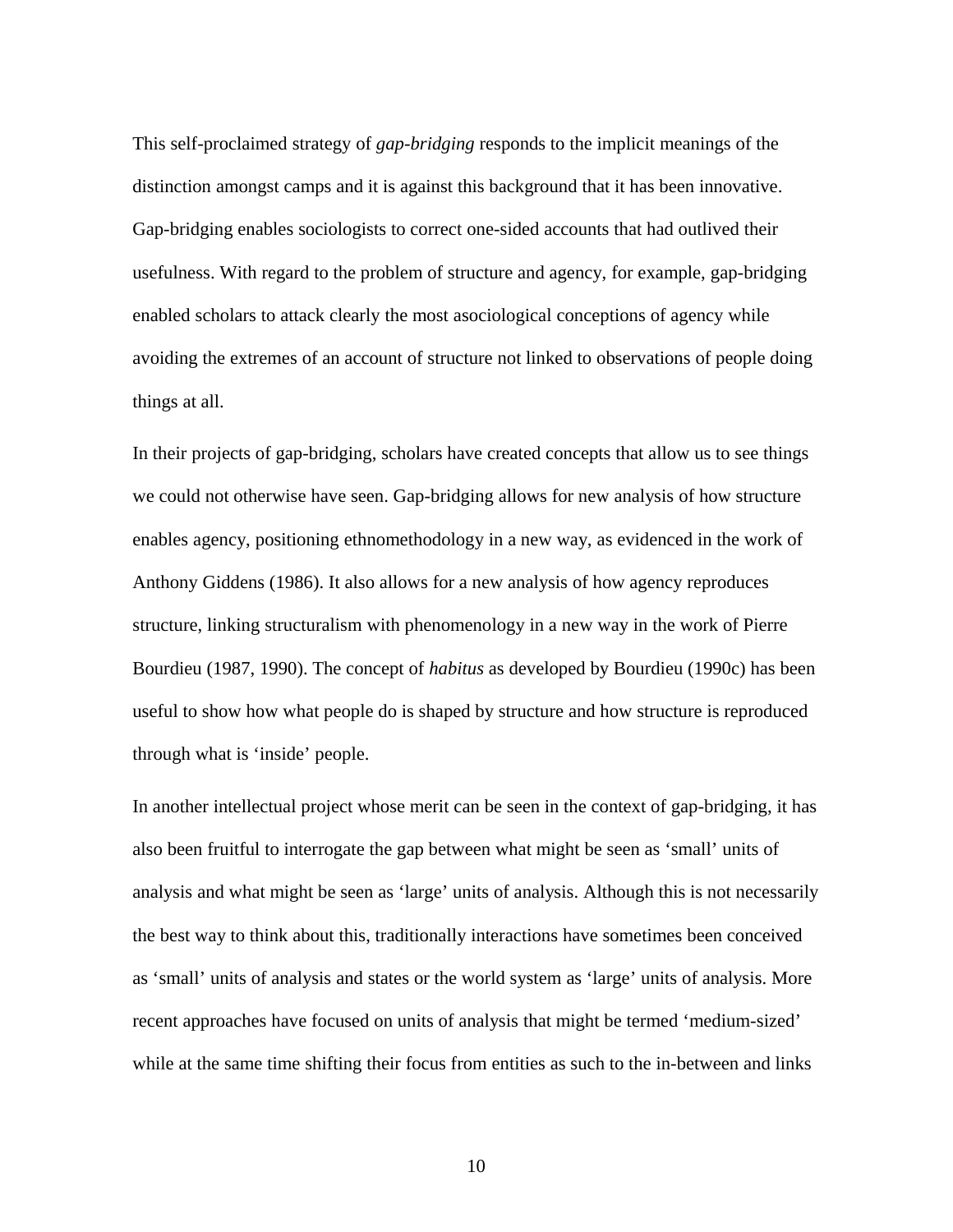between entities. The impact of, for example, the new institutionalism, the study of fields (of organizations) (Bourdieu, 1996; Fligstein, 2001; Martin, 2003; Powell and DiMaggio, 1991), networks (Boorman and White, 1976; Granovetter, 1973; Watts, 2003; White, 2002; White et al., 1976) or actor-networks (Callon, 1986; Latour, 2005) has partly been shaped by this type of gap left by micro and macro approaches.

### **Recombination**

The clusters implied by the distinction between 'micro' and 'macro' are problematic not only because of the distance they create between terms that might be construed as direct opposites but also because they separate issues and approaches from each other because of their contingent association with 'the other side'. This has created blind spots for empirical research. Much theoretical innovation in recent decades can be understood based on this analysis as the result of a strategy of recombination.

*Recombination* is the attempt to release aspects of the distinction between 'micro' and 'macro' from their association with one side of the divide and travel the road less travelled. Let me discuss three examples, two because they have been especially consequential in research and a third because it has been especially important theoretically: first the bringing together of power and the micro, second the bringing together of markets and intersubjectively negotiated meanings and thirdly the bringing together of observable interactions with large-scale impact.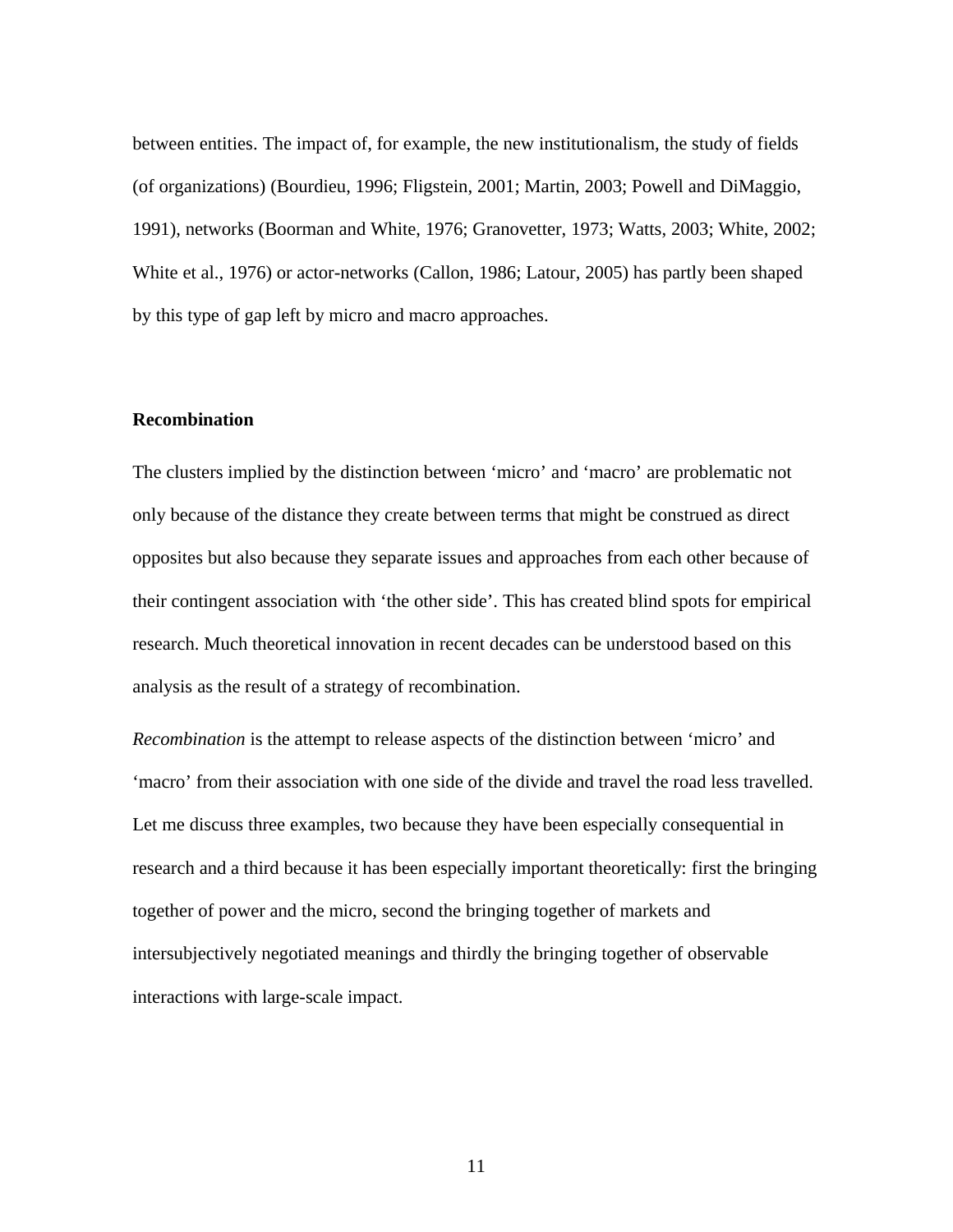a) The way the camps of micro and macro had initially been constructed tended to separate power and everyday life. While Marxism was associated with a focus on largescale dynamics of class and exploitation without paying close attention to interactions, early micro-sociology has sometimes focused on everyday interactions at the expense of writing about power (for a very strong formulation of this critique see Gouldner, 1970; Williams, 1986). Since the late 1970s, scholars in a variety of substantive areas of inquiry have reacted to this division by looking at power in phenomena traditionally associated with the 'micro'. Some associated with micro-sociology have put the dimension of power more into the foreground of their work (West and Zimmerman, 1987; Collins, 2004); feminists in general have done much work in this direction (Friedan, 1963; Fraser, 1989; Smith, 1988); Michel Foucault has very explicitly focused on the concept of micro-power (Foucault, 1977, 1982); some traditions of ethnography have also long focused on power in phenomena traditionally associated with the 'micro' (Willis, 1977).

b) The clusters of meanings associated with the distinction between 'micro' and 'macro' have also implied a separation of the market from intersubjectively negotiated meanings. This opposition is not just a problem limiting the discipline of economics; it has a long tradition within sociology itself - we find this, for example, also in the work of Jürgen Habermas (1987). Habermas opposes the (micro) lifeworld of communicative understandings with the (macro) systems of politics and markets, which are mediated by power and money and supposedly free of interpretations (see the critique in Fraser, 1989; McCarthy, 1985). Much of recent economic sociology, a growing field within the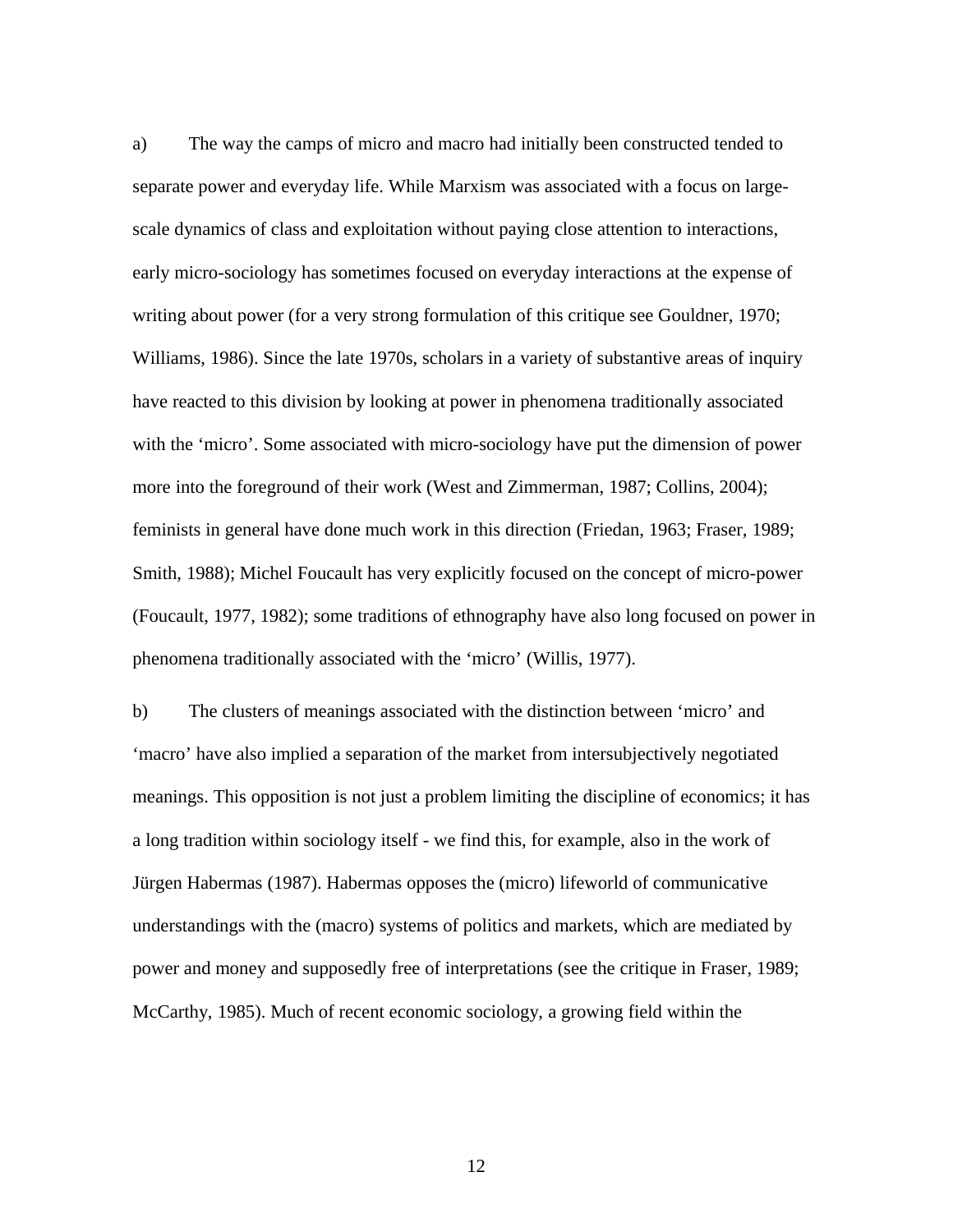discipline, has been built on the move to bring the market and meaning together again (Zelizer, 1983), and the market and interactions (e.g. Zaloom 2006).

c) The way the division between 'micro' and 'macro' approaches has been constructed in post-war sociology has led to a separation of the observable situation from large-scale impact. Early micro-sociology was interested specifically in so-called everyday interactions, but interactions or observable social situations are not necessarily everyday or of small-scale consequences. As Nicos Mouzelis has pointed out, an interaction can have large-scale effects (Mouzelis, 1992, 1998). Consider a meeting between the Allied heads of state towards the end of the Second World War; the consequences may be felt by a large number of people over a considerable amount of time. Ethnomethodologists and conversation analysts thus have also begun to study interactions with large-scale impact with their tools such as the Watergate hearings (Molotch and Boden, 1985) or the meetings around President Kennedy's decisions regarding the Cuban Missile Crisis (Gibson, 2011), and have examined interactions in formal organizations (Atkinson and Drew, 1979; Heritage, 2005; see also Garfinkel, 1956). Similarly, ethnomethodologists and actornetwork theorists have valued close observation without accepting the limits traditionally imposed on micro-analysis and paying close attention to how different situations are linked through objects and technology (e.g. Latour 1987); building up, for example, to a theory of globalisation from the 'micro' (e.g. Knorr-Cetina, 2007).

#### **The limits of conclusive solutions**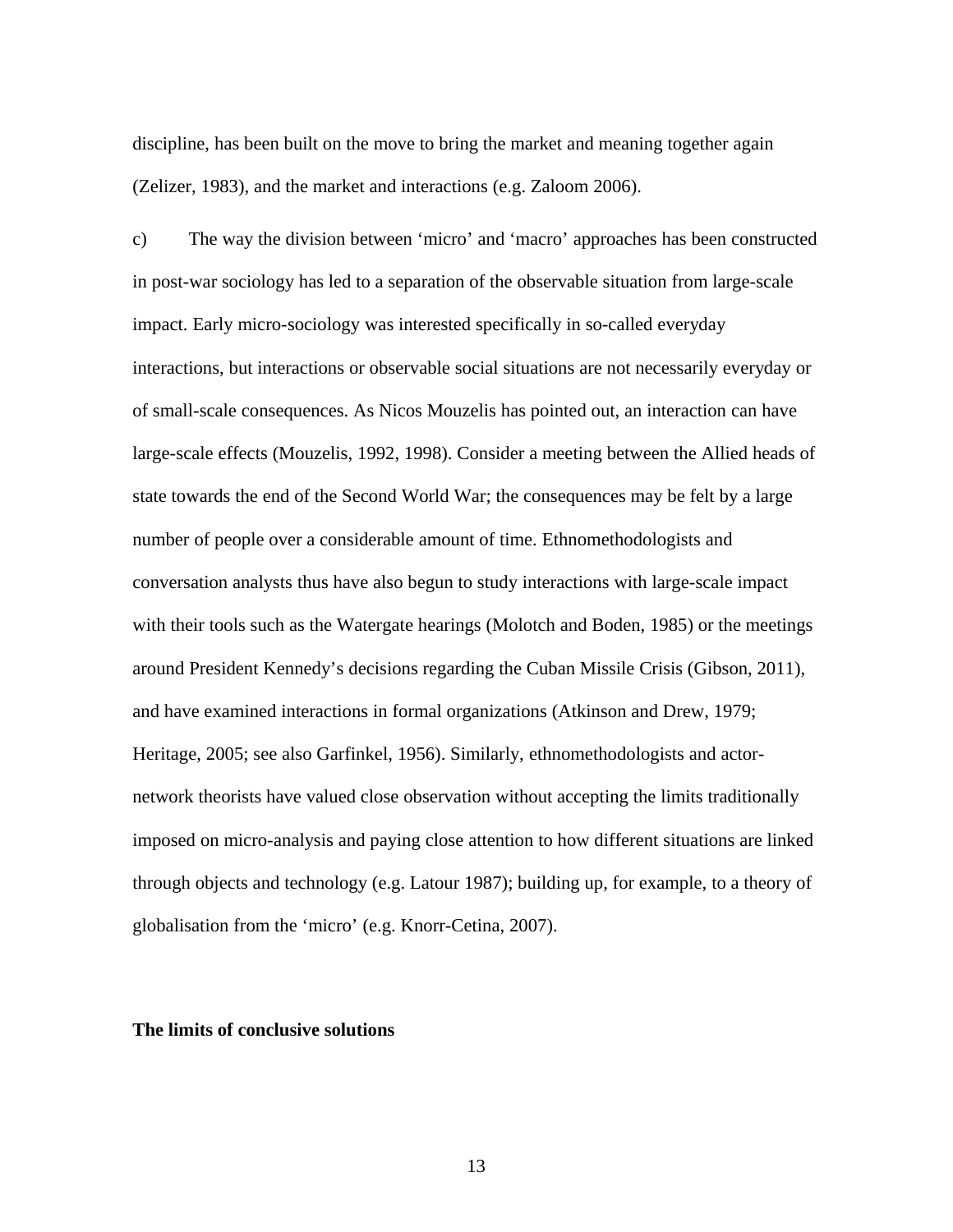These projects have filled gaps in research and attention that arose based on the form the split between 'micro' and 'macro' has taken and they have provided new concepts that allowed us to see aspects of social order we did not previously see. In a specific historical context of intellectual production, they have bent the stick the other way in a fruitful way. There is still much to gain by exploring the strengths of gap-bridging and recombination in research.

At times proponents of specific versions of gap-bridging and recombination treat their approaches as the conclusive solutions to the 'problem' of 'micro' and 'macro'. Considering what we have said about the history of the distinction and the history of the problems and tensions that have been inscribed into it should make us wary of these claims. There are costs associated with accepting them. As others have argued, there is a risk of conflation or of flattening of analytical terrain (Alexander, 1995; Archer, 1988; Emirbayer and Goodwin, 1994; Mouzelis, 1998). A particular danger concerns ruling out possibilities for empirical variation on theoretical grounds.

Let me explain this danger with a number of examples chosen for the strength of their contributions to the debate rather than their limitations:

a) The concept of *habitus* as developed by Bourdieu (1990c) has been useful to show how what people do is shaped by structure and how structure is reproduced through what is 'inside' people. There is a danger, however, in accepting the claim that it has "solved" the problem of structure and agency: We could then no longer ask whether in a given situation structure works more from the outside (through "dire economic necessity", for example, or through the violence of a gun) or whether it works more through the taken-for-granted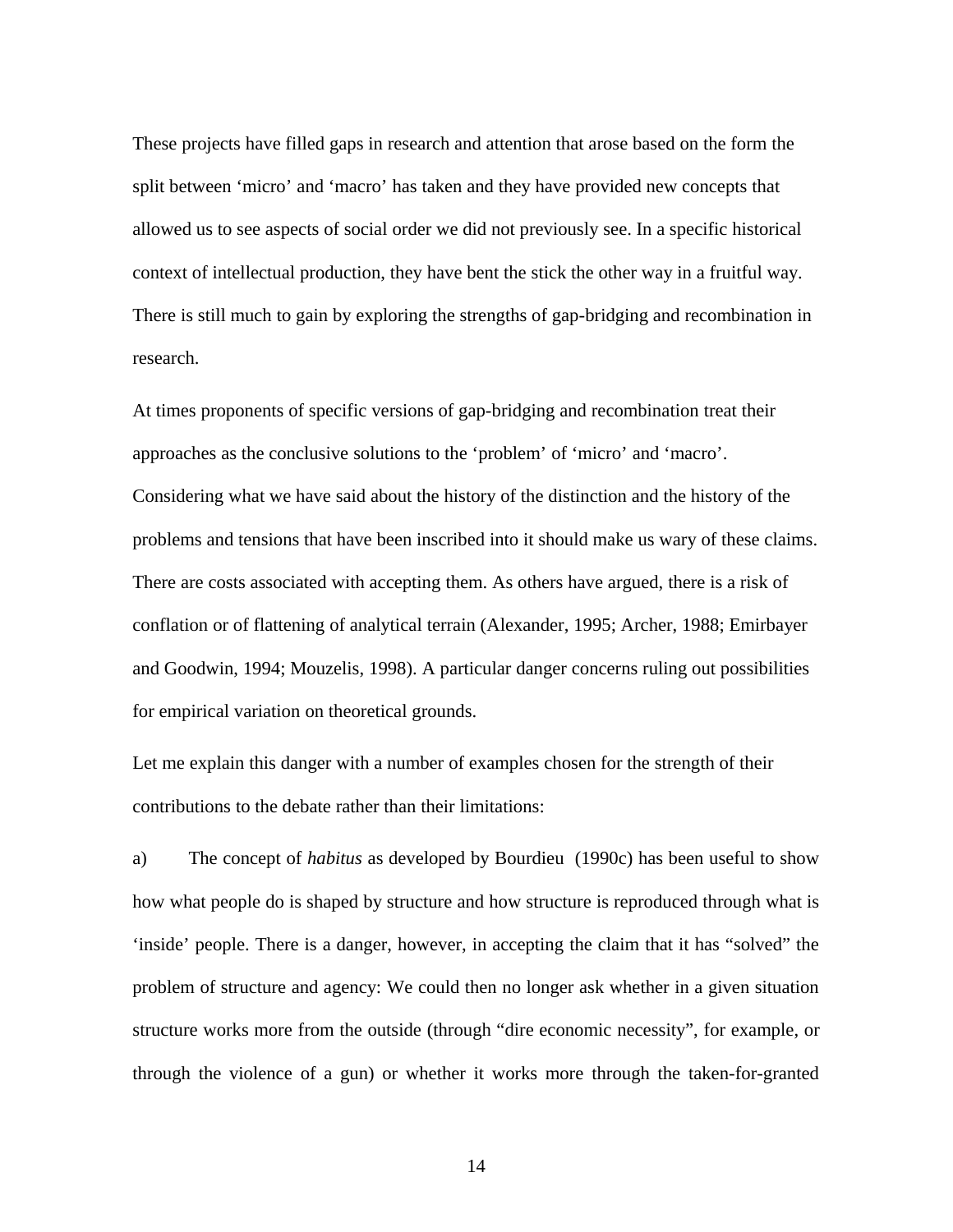assumptions of the habitus. We could also no longer ask how reflexivity, which presumes a relative distance between structure and agency varies across dispositions and situations (see also McCall, 1992; Mouzelis, 2007; Krause and Kowalski, forthcoming)).

b) The concept of field has drawn our attention to the mediating logic of relationships on a meso-scale (Fligstein, 2001; Fligstein and McAdam, 2011). It would be a mistake, however, to use the concept of field as though it provided an alternative coherent approach in between micro and macro, a third option or a 'compromise' or 'balanced' position that again could capture all of social reality. If social practice can be shown to be ordered on the level of the field that does not mean that interpersonal, interactional or organizational dynamics may not also matter. Studies that have focused on fields, including Pierre Bourdieu's, have often not paid that much attention to the analysis of situational dynamics, organizational dynamics or labor conflicts (Mouzelis, 2007); that does not in itself mean that the possibility of such dynamics has been 'overcome' on a theoretical level. $2$ 

c) Attempts to 'overcome' the debate about 'micro' and 'macro' within ethnomethodology (Collins, 1988; Hilbert, 1990) and actor-network theory (e.g. Latour et al. 2012) have changed our understanding of 'concrete observable settings' (Duster, 1981) *and* of supposedly macro phenomena like history or power, by showing the latter within the former. Radical distrust of concepts such as class, society, the economy or the state has yielded much careful empirical work and many critical empirical insights. However, work in these traditions often displays a distaste for phenomena such as collectively shared meanings or dynamics of contestation on the level of an organisation or a field of organisations that is in itself not always subjected to empirical examination. The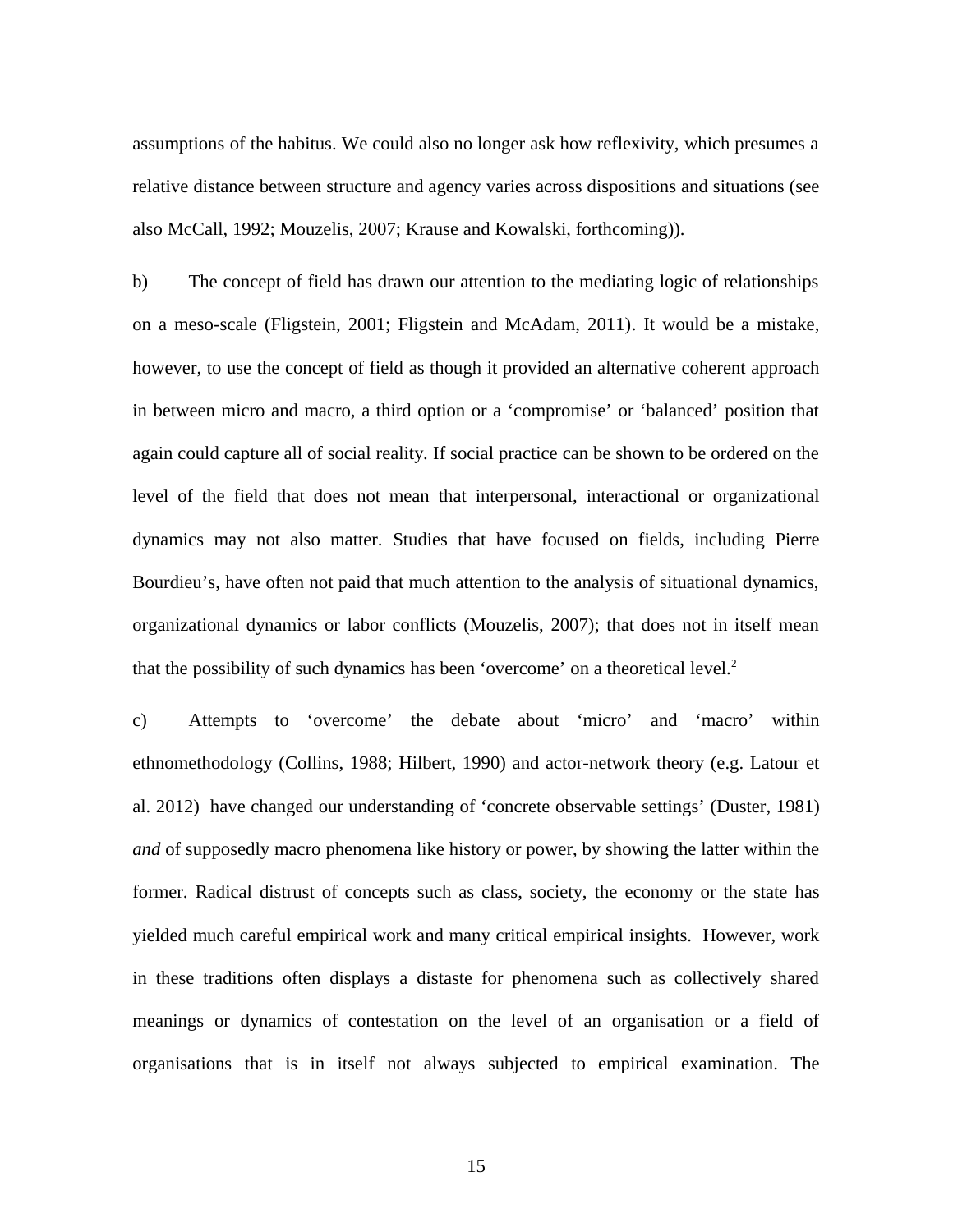commitment to concrete observable social settings has remained linked here to a rather narrow and to some extent arbitrary definition of what it is that can be observed. It is not clear, for example, why an orientation towards a group of relevant others across different concrete social settings, as hypothesised by field theory, could not be observable in a specific social settings.<sup>3</sup>

Some 'micro'-focused traditions have argued that objects such as, for example, the market or the state, do not exist. There is of course a danger of reification when we speak of 'the economy' or 'the state' and sociologists often fall back on these notions too easily, assuming their existence or their internal homogeneity. However, to say that they do not exist seems to be a misunderstanding of what it means for social objects to exist. What sceptics might mean to say is that the economy and the state do not exist or exercise power independently of people's knowledge of them, that these objects are not a thing, are not allpowerful and determining, are not just, coherent or unitary and can't be assumed to exist just prior to empirical investigation.

Macro-focused traditions within Marxism and functionalism in turn suggest that somehow the 'micro' is less real. Again, this seems based on a misunderstanding of what it means for a social object to exist. What sceptics might mean to say is that interactions are not entirely autonomous, not free and not just; that they are not entirely apparent to the insider; that they are not all there is to know about the whole of social life and that nothing that happens in any one interaction will change the nature of the capitalist system.

## **The opening for more strategies**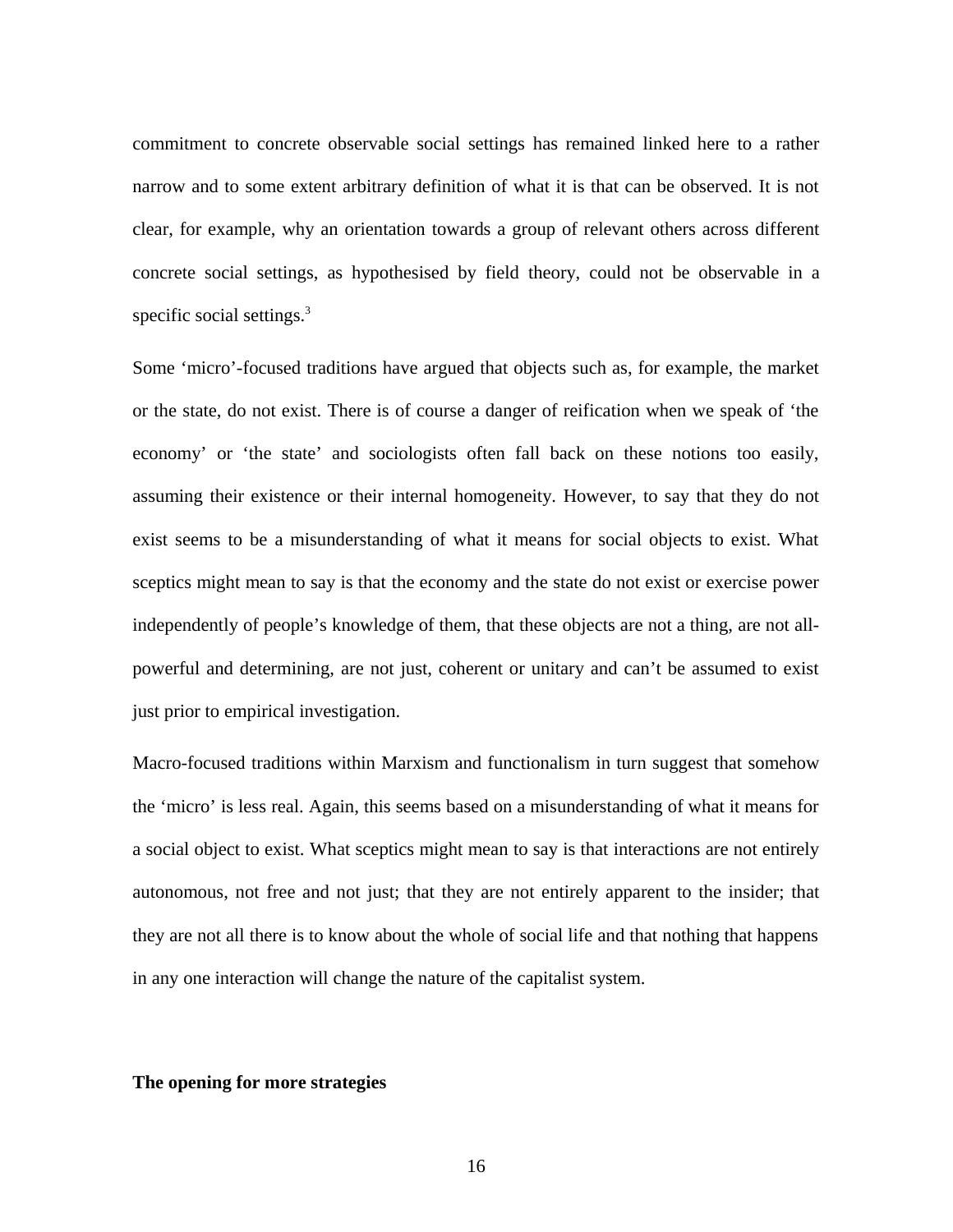On the basis that not any one approach has conclusively resolved the tensions that are expressed through the clusters described above, different strategies for engaging with the heritage of the micro and macro distinction remain possible and possibly useful.

The grammar revealed by disaggregation can be used to situate other possibilities for gapbridging and recombination and use these strategies for innovation in specific fields of research. Disaggregating the distinction can help us isolate specific theoretical problems for further work. It is, for example, very important to distinguish between the problem of aggregation and the problem of sociological objects.

Isolating specific theoretical problems for further work includes work that asks how aspects emphasised by different theoretical approaches vary empirically. The question can then become, for example, how reflexivity varies across time and social context (e.g. Elias, 1994), and how external structures like economic compulsion or violence vary in importance in relationship to internalised structures.

We can also ask about the history of relationships that extend over a large number of concrete social settings, which we might call relationships on a 'meso' scale, such as markets and fields, and we can interrogate whether or not the logics of relationships on the 'micro', the 'meso' and the 'macro' scale translate into each other and what friction arises between them in different geographical and historical settings. This has been most developed on the foundations of systems theory, which has developed a historical account of the differentiation of micro systems of interaction and functional subsytems (Kieserling, 1999; Luhmann, 1987) and has asked about friction, for example between organisations and subsystems (Kneer, 2001; Nassehi, 2002, 2004; Tacke, 2001). There are efforts in different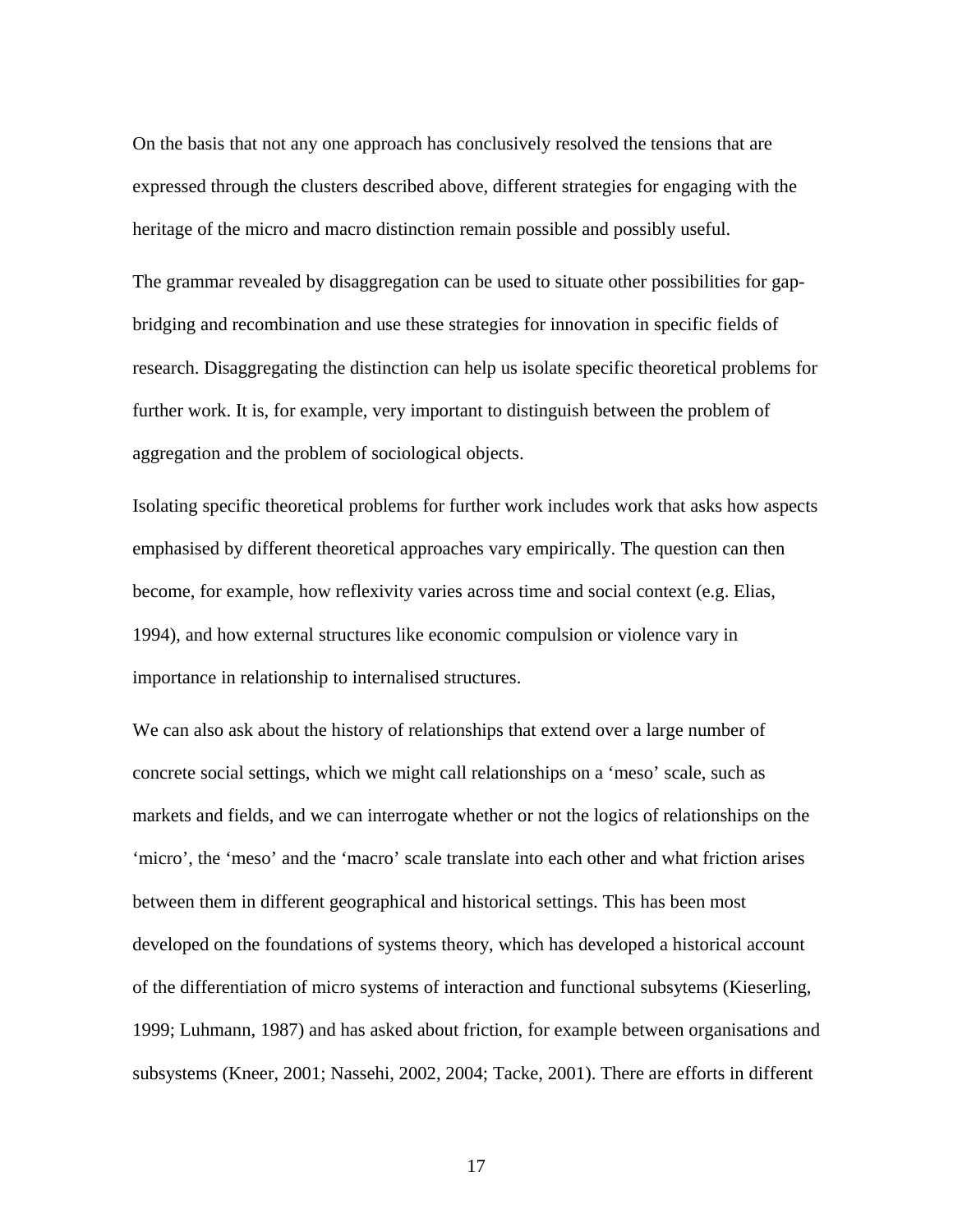traditions that lead to similar question. Craig Calhoun, for example, has proposed a historicized reading of Bourdieu's field theory of Bourdieu, that asks how fields have become important and if a given area is fielded (Bourdieu, 1996; Calhoun, 1995). In the critical realist tradition, Dave Elder-Vass has asked about the relative reach of norm circles (e.g. Archer and Elder-Vass, 2012).

### **Conclusion**

While the debate about 'micro' and 'macro' in the 1980s and 1990s has brought leading scholars together for reflection across theoretical traditions and fields of research, the debate has been hindered by a lack of clarity about what the distinction should be taken to mean. This paper has analysed the grammar underlying the different meanings implied in the distinction between 'micro' and 'macro' in sociology and has reviewed strategies for dealing with its heritage. Disaggregating the categories of micro and macro allows us to distinguish different meanings of the distinction. This allows us to identify blind spots of research and it allows us to situate innovative strategies within the grammar that makes them possible and innovative. Gap-bridging and recombination, the approaches that have been dominant in the past decades, have filled gaps in research and attention that arose based on the form the split between 'micro' and 'macro' has taken and they have provided new concepts that have allowed us to see aspects of social order we did not previously see. In a specific historical context, they have bent the stick the other way in a fruitful way.

If we do not read these projects of gap-bridging and recombination as conclusive solutions to the problems raised by the distinction, additional strategies are possible. Disaggregating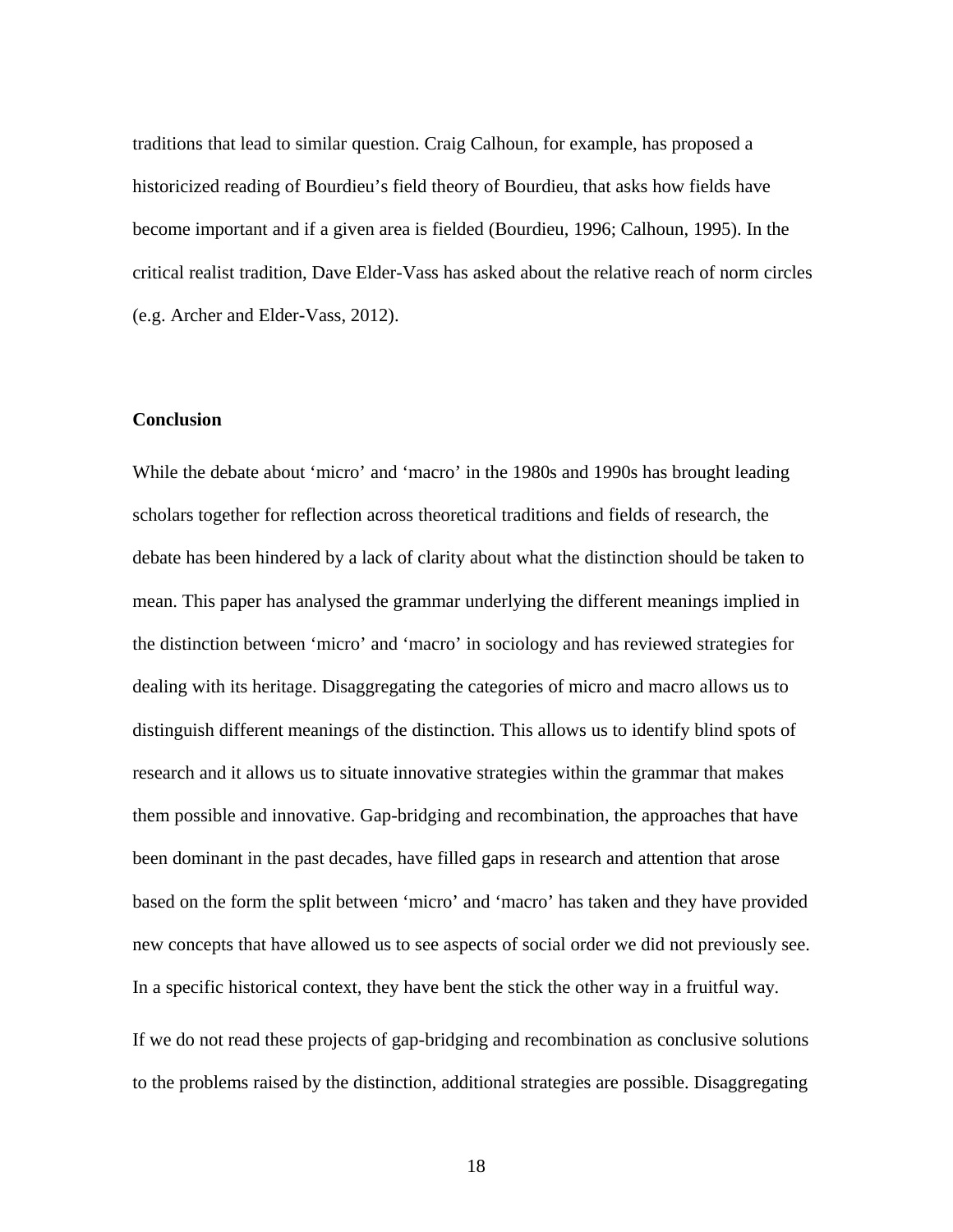the distinction can help us isolate specific theoretical problems for further work, including work that asks how aspects emphasised by different theoretical approaches vary empirically.

The debate about 'micro' and 'macro', precisely with its confusions, is not an exception among theoretical debates in the social sciences. Other theoretical oppositions shape careers, projects and research agendas; other oppositions can be affectively quite charged, and especially when they come to play a role in the formation of schools and traditions can be performed in a pattern whereby the friends of one's enemies becomes one's enemies. In the absence of a clear definition, or rather in the absence of a definition that is agreed across or even within theoretical camps and that is able to coherently organise all research practices, oppositions have shaped research agendas in largely implicit ways.

This means that this exercise of disaggregating camps and looking beyond specific statements towards the grammar of debates could be fruitfully repeated for other debates and other disciplines. For the case of sociology, one could explore the division between mainstream and critical sociology (see Calhoun and Duster, 2005; Calhoun and VanAntwerpen, 2007), between qualitative and quantitative sociology and between theoretical and empirical sociology. It is reasonable to expect that these oppositions, which bundle a number of distinctions together in contingent and possibly contradictory ways, will also have led to a certain focusing of research accompanied by the neglect of other areas. This would mean that reflection on the grammar associated with these oppositions could be useful to identify theoretical positions and avenues for research that are analytically possible but not currently in use.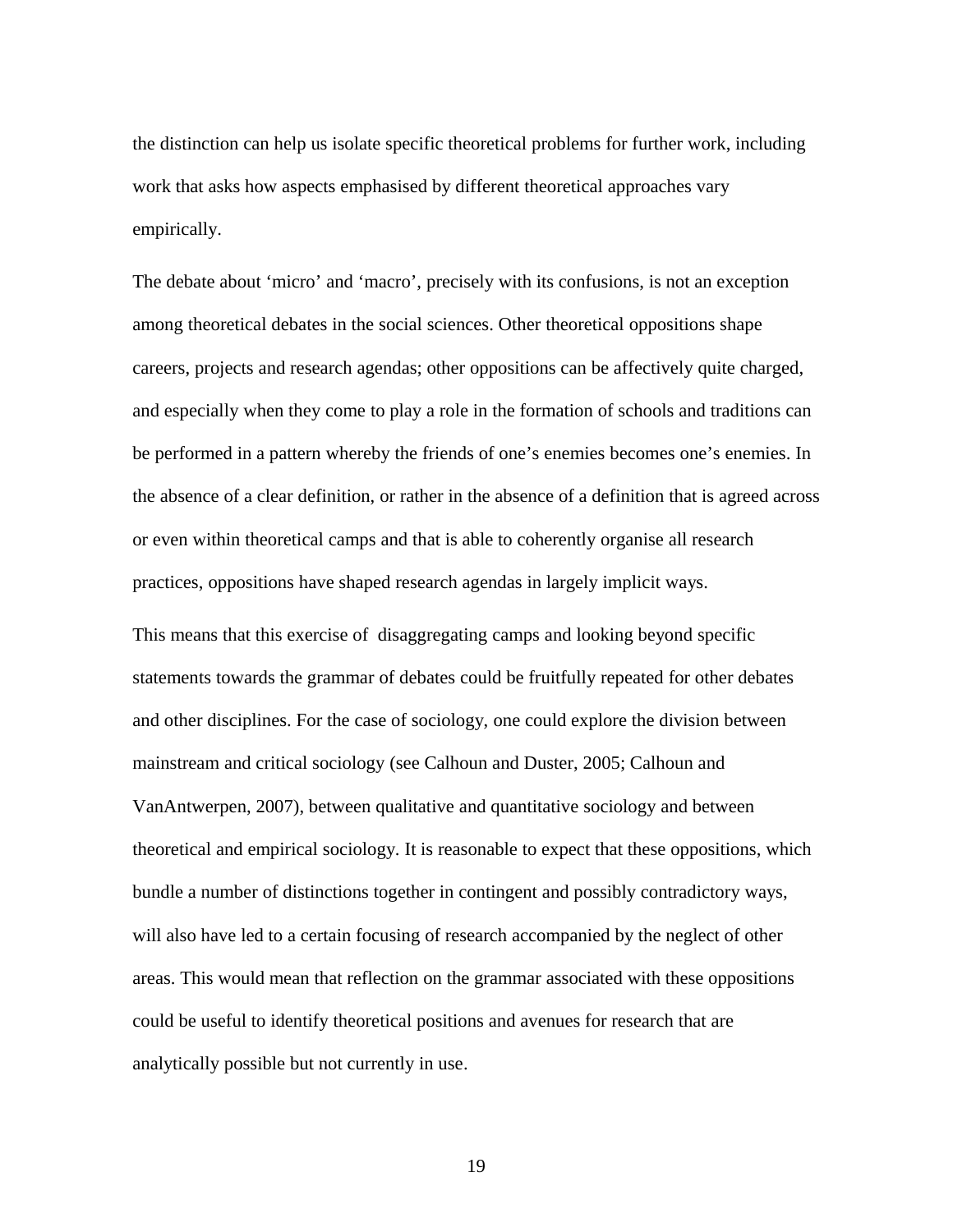### **References**

Abbott A (2001) *Chaos of Disciplines*. Chicago: University of Chicago Press.

- Abbott A (2007) Reconceptualising knowledge-accumulation in sociology. *The American Sociologist* 37(2): 57-66.
- Alexander JC (1987) Actions and its environments. In: Alexander JC, Giesen B, Münch R and Smelser NJ (eds) *The Micro-Macro Link*. Berkeley: University of California Press, pp.289-318.

Alexander JC (1995) *Fin de Siècle Social Theory*. New York:Verso.

- Alexander JC and Giesen B (1987) From reduction to linkage: The long view of the micromacro debate. In: Alexander JC, Giesen B, Münch R and Smelser NJ (eds) *The Micro-Macro Link*. Berkeley: University of California Press, pp.1–42.
- Alexander JC, Giesen B, Münch R and Smelser NJ (eds) (1987) *The Micro-Macro Link*. Berkeley: University of California Press.

Archer MS (1988) *Culture and Agency*. Cambridge: Cambridge University Press.

- Archer MS and Elder-Vass D (2012) Cultural system or norm circles? An exchange. *European Journal of Social Theory*. Epub ahead of print 08 November 2011.
- Atkinson JM and Drew P (1979) *Order in Court: The Organisation of Verbal Interaction in Judicial Settings*. London: Macmillan.
- Boorman SA and White HC (1976) Social structure from multiple networks. II. Role structures. *American Journal of Sociology* 81: 1384–1446.
- Bourdieu P (1987) *Outline of a Theory of Practice*. Cambridge: Cambridge University Press.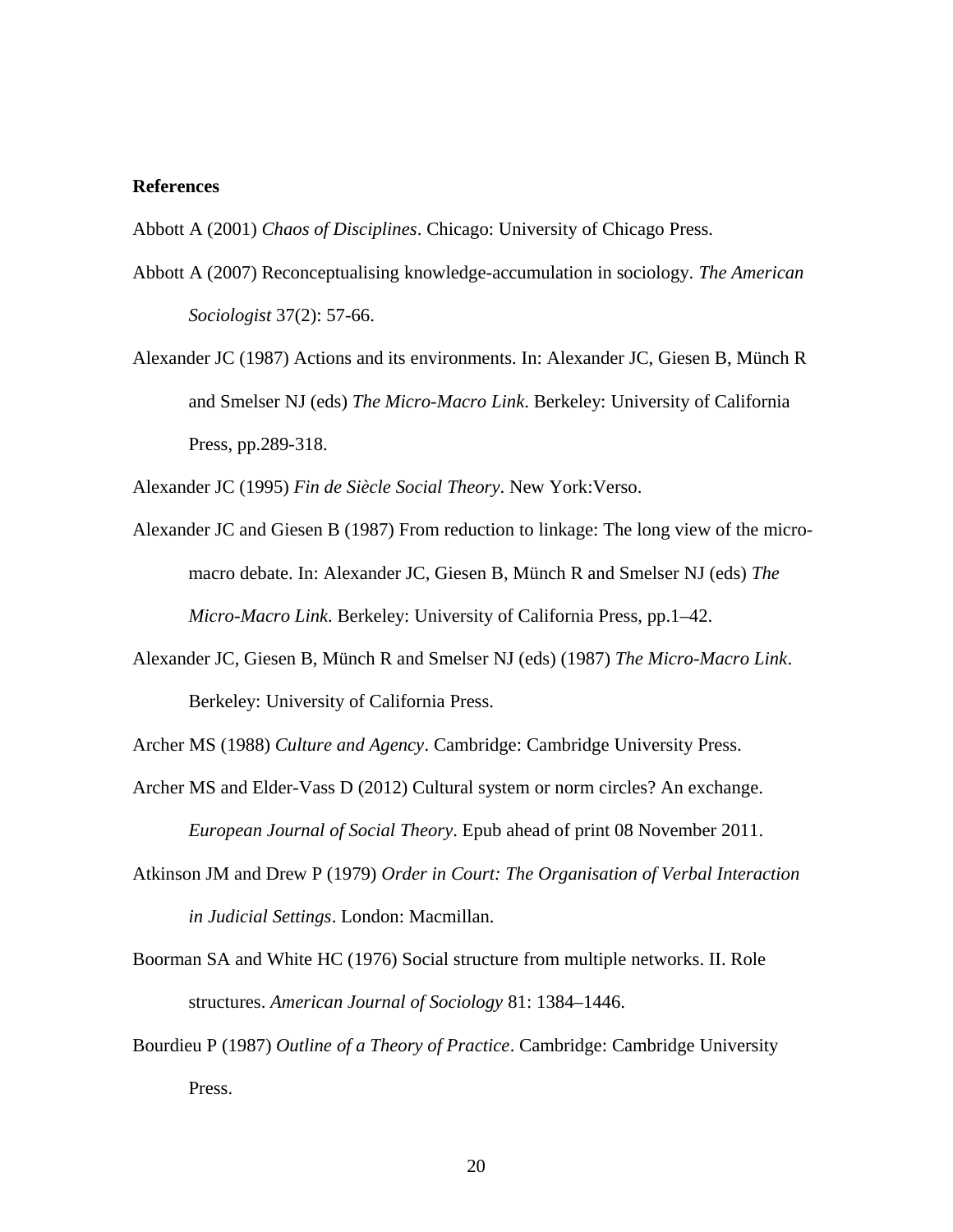Bourdieu P (1990) *Homo academicus*. Stanford: Stanford University Press.

Bourdieu P (1990) Lecture on a lecture. In Bourdieu P *In Other Words: Essays Toward a Reflexive Sociology*. Stanford: Stanford University Press, pp.177-199.

Bourdieu P (1990) *The Logic of Practice*. Stanford: Stanford University Press.

Bourdieu P (1996) *The Rules of Art: Genesis and Structure of the Literary Field*. Cambridge: Polity Press.

Calhoun C (1995) Critical Social Theory. Oxford: Blackwell.

Calhoun C and Duster T (2005) The Visions and Divisions of Sociology. *The Chronicle of Higher Education* 51(49).

Calhoun C and VanAntwerpen J (2007) Orthodoxy, heterodoxy, and hierarchy: 'Mainstream' sociology and its challengers. In: Calhoun C (ed) *Sociology in America: A History*. Chicago: University of Chicago Press, pp.367-411.

- Callon M (1986) Some elements of a sociology of translation: Domestication of the scallops and the fishermen of St Brieuc Bay. In: Law J (ed) *Power, Action and Belief: A New Sociology of Knowledge*. London: Routledge, pp.196-223.
- Clifford J and Marcus G (1986) *Writing Culture: The Poetics and Politics of Ethnography*. Berkeley: University of California Press.
- Collins R (1988) The micro contribution to macro sociology. *Sociological Theory* 6: 242– 253.

Collins R (2004) *Interaction Ritual Chains*. Princeton: Princeton University Press.

Duster T (1981) Intermediate Steps Between Micro- and Macro- Integration: The Case of Screening for Inherited Disorders. In Knorr-Cetina K. and Cicourel A (eds)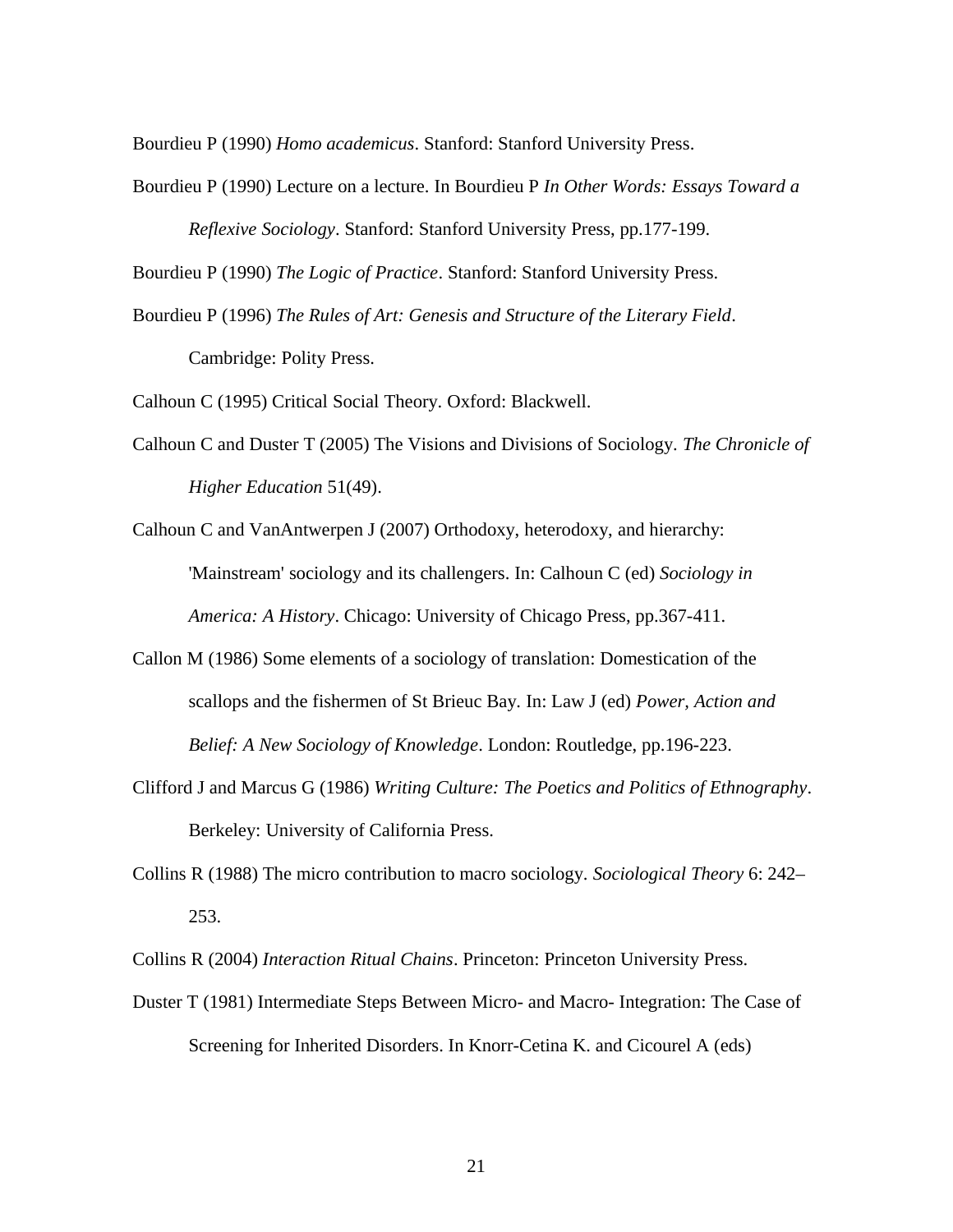*Advances in Theory and Methodology: Toward an Integration of Micro- and Macrosociologies*. London: Routledge

- Elias N (1994) *The Civilizing Process: The History of Manners and State Formation and Civilization*. Oxford: Blackwell.
- Emirbayer M and Goodwin J (1994) Network analysis, culture and the problem of agency. *American Journal of Sociology* 99(6): 1411-1454.

Fligstein N (2001) Social skill and the theory of fields. Sociological Theory 19: 105-125.

- Fligstein N and McAdam D (2011) Toward a General Theory of Strategic Action Fields *Sociological Theory* 29 (1):1–26.
- Foucault M (1977) *Discipline and Punish: The Birth of the Prison*. New York: Pantheon Books.

Foucault M (1982) The subject and power. Critical Inquiry 8: 777–795.

Fraser N (1989) *Unruly Practices: Power, Discourse, and Gender in Contemporary Social Theory*. Minneapolis: University of Minnesota Press.

Friedan B (1963) *The Feminine Mystique*. New York: Dell Publishing Company.

- Fuchs S (1989) On the microfoundations of macrosociology: A critique of microsociological reductionism. *Sociological Perspectives* 32: 169–182.
- Garfinkel H (1956) Conditions of Successful Degradation Ceremonies. American Journal of Sociology 61 (5): 420-424.
- Gibson D (2011) Avoiding Catastrophe: The Interactional Production of Possibility during the Cuban Missile Crisis. *American Journal of Sociology* 117 (2): 361-419.

Giddens A (1986) *The Constitution of Society*. Cambridge: Polity Press.

Gouldner AW (1970) *The Coming Crisis of Western Sociology*. New York: Basic Books.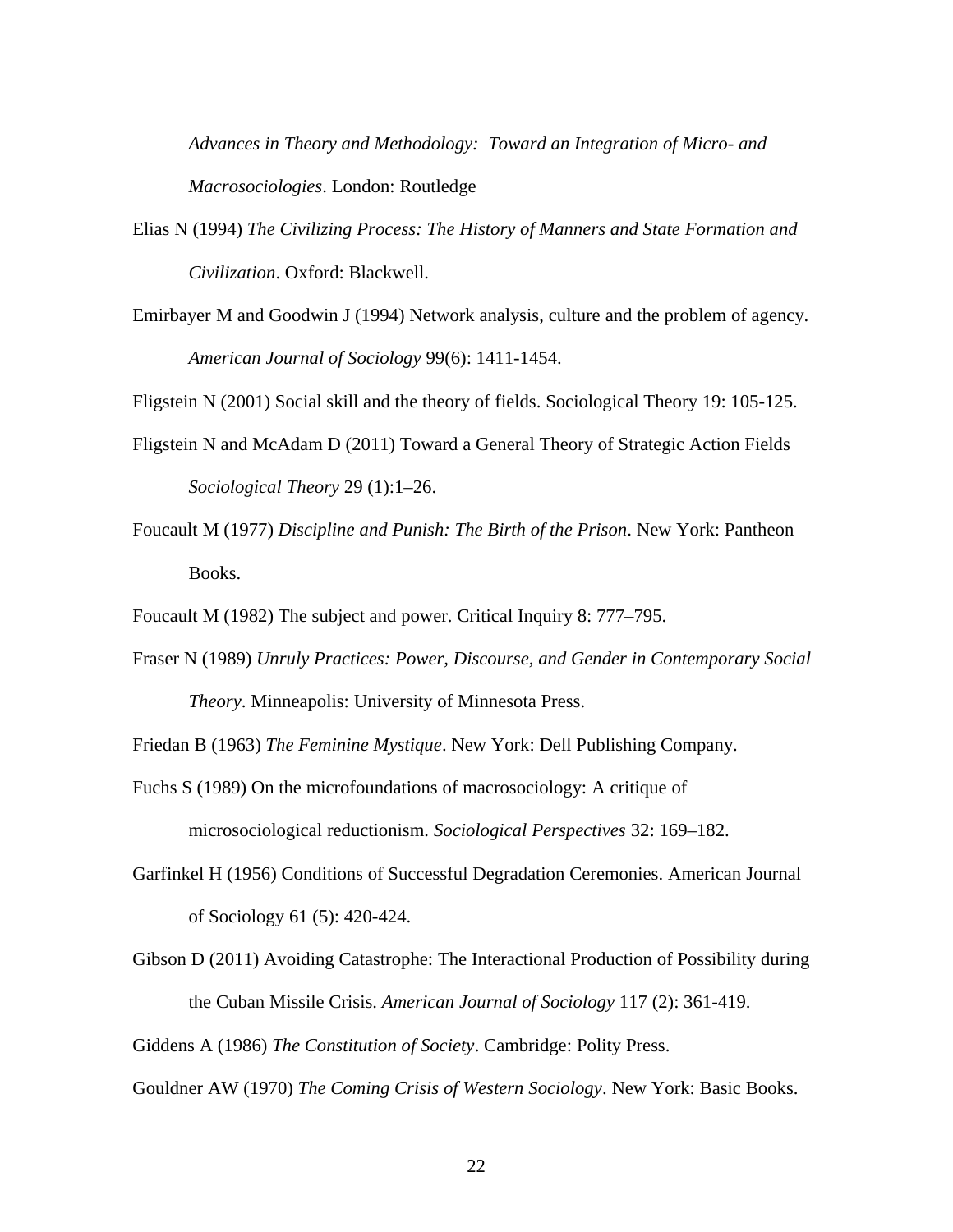Granovetter MS (1973) The strength of weak ties. *American Journal of Sociology* 78: 1360-1380.

Habermas J (1987) *The Theory of Communicative Action*. New York: Beacon Press.

- Heritage J (2005) Conversation analysis and institutional talk. In: Sanders R and Fitch K (eds) *Handbook of Language and Social Interaction*. Mahwah: Erlbaum, pp.103– 147.
- Hilbert RA (1990) Ethnomethodology and the micro-macro order. *American Journal of Sociology* 55(6): 794-808.

Huber J (ed) (1991) *Macro-Micro Linkages in Sociology*. London: Sage.

Kieserling A (1999) *Kommunikation unter Anwesenden*. Frankfurt a. M: Suhrkamp.

- Kneer G (2001) Organisation und Gesellschaft. Zum ungeklärten Verhältnis von Organisations- und Funktionssystemen in Luhmanns Theorie sozialer Systeme. *Zeitschrift für Soziologie* 30(6): 407-428.
- Knorr-Cetina K (2007) Microglobalization. In: Rossi I (ed) *Frontiers of Globalization Research: Theoretical and Methodological Approaches*. New York: Springer, pp.65–92.
- Knorr-Cetina K and Cicourel AV (1981) *Advances in Social Theory and Methodology: Toward an Integration of Micro- and Macro-Sociologies*. London: Routledge.
- Krause M and Kowalski A (Forthcoming) Reflexive habits: dating and rationalised conduct in New York and Berlin. *Sociological Review*.
- Latour B (1987) *Science in Action: How to Follow Scientists and Engineers Through Society*. Milton Keynes: Open University Press.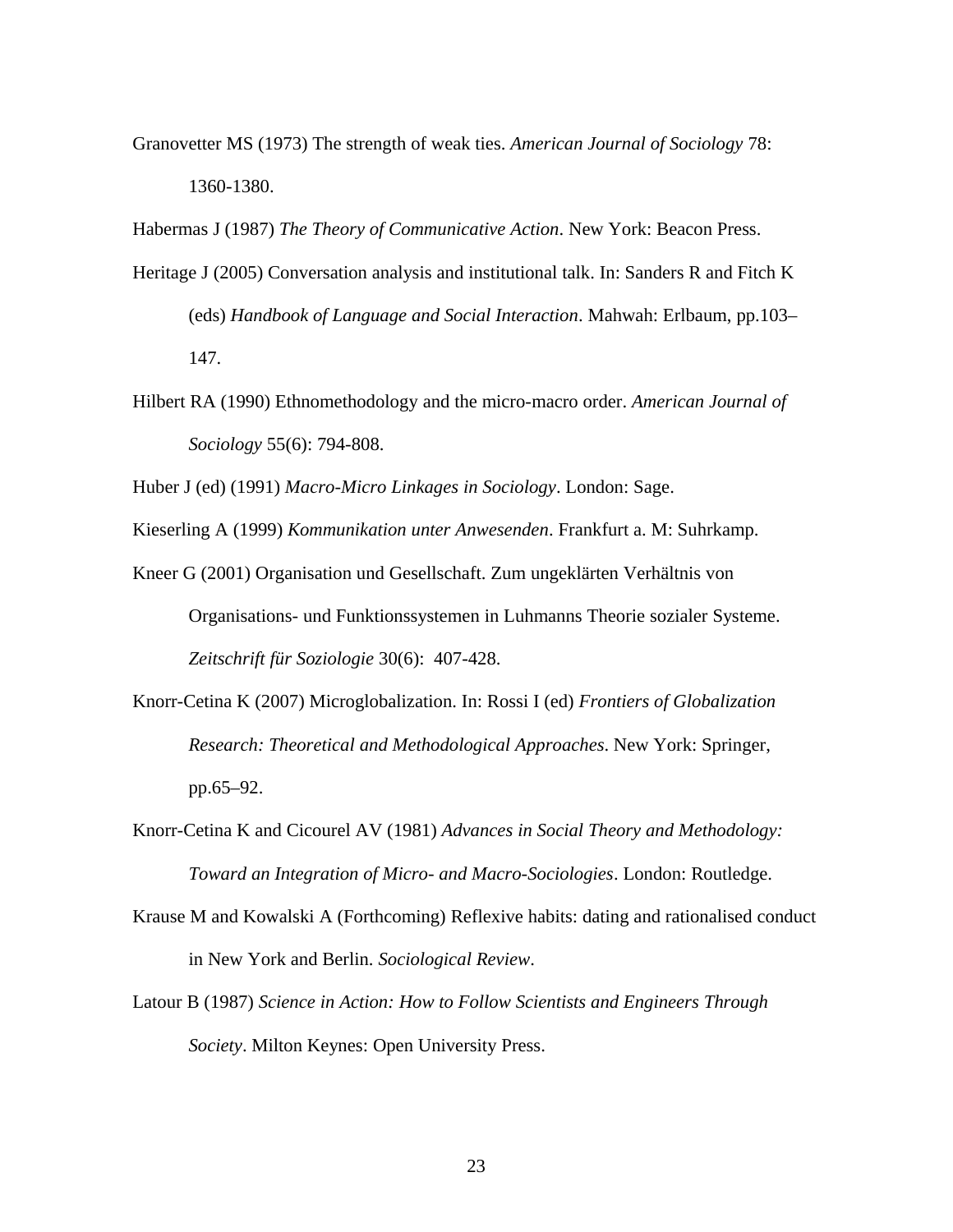- Latour B (2005) *Reassembling the Social: An Introduction to Actor-Network Theory*. Oxford: Oxford University Press.
- Latour B, P Jensen, T Venturini, S Grauwin and D Boullier (Forthcoming) The Whole is Always Smaller Than Its Parts. A Digital Test of Gabriel Tarde's Monads. *British Journal of Sociology*.
- Luhmann N (1987) The evolutionary differentiation between society and interaction. In: Alexander JC, Giesen B, Münch R and Smelser NJ (eds) *The Micro-Macro Link*. Berkeley: University of California Press, pp.112–31.

Martin JL (2003) What is field theory? *American Journal of Sociology* 109(1): 1-49.

- McCall L (1992) Does gender fit? Bourdieu, feminism, and conceptions of social order. *Theory and Society* 21(6): 837-867.
- McCarthy T (1985) Complexity and democracy, or the seducements of systems theory. *New German Critique* 35: 27–53.
- Molotch HL and Boden D (1985) Talking social structure: Discourse, domination and the Watergate hearings. *American Sociological Review* 50(3): 273–288.
- Mouzelis N (1992) The interaction order and the micro-macro distinction. *Sociological Theory* 10(1): 122–128.

Mouzelis N (1998) Sociological Theory: What Went Wrong? London: Routledge.

- Mouzelis N (2007) Habitus and reflexivity: Restructuring Bourdieu's theory of practice. *Sociological Research Online* 12(6): 9.
- Nassehi A (2002) Die Organisation der Gesellschaft. Skizze einer Organisationssoziologie in gesellschaftstheoretischer Absicht. In: Allmendinger J and Hinz T (eds)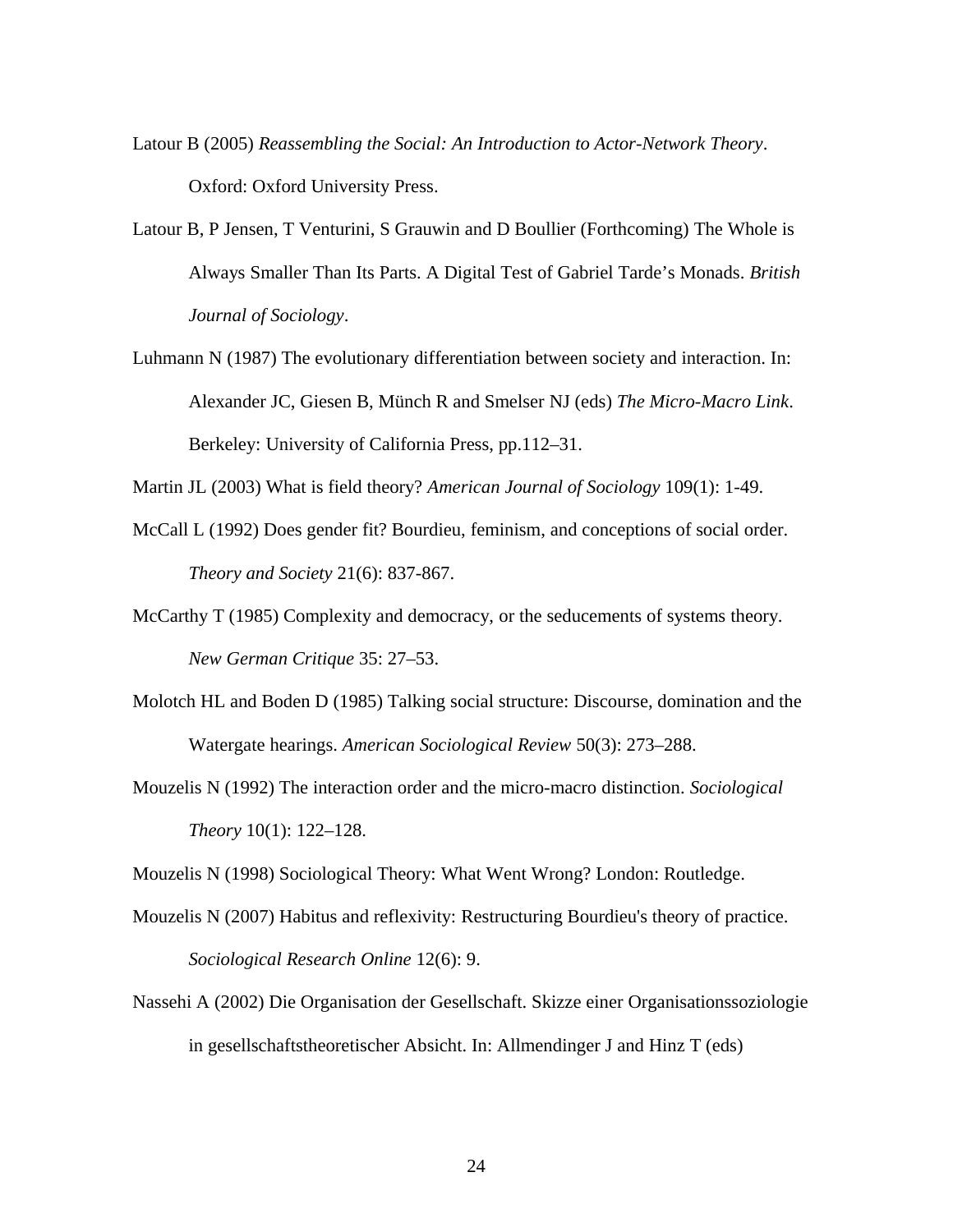Organisationssoziologie. *Kölner Zeitschrift für Soziologie und Sozialpsychologie* Sonderheft. 42: Westdeutscher Verlag, pp.443-478.

- Nassehi A (2004) Die Theorie funktionaler Differenzierung im Horizont ihrer Kritik. *Zeitschrift für Soziologie* 33(2): 98-118.
- Powell W and DiMaggio P (1991) *The New Institutionalism in Organizational Analysis*. Chicago: University of Chicago Press.
- Ritzer G (1981) *Toward an Integrated Sociological Paradigm: The Search for an Exemplar and an Image of the Subject Matter.* Boston: Allyn & Bacon.

Ritzer G (1985) The rise of micro-sociological theory. *Sociological Theory* 3: 88–98.

- Ritzer G (1988) The micro-macro link: Problems and prospects. *Contemporary Sociology: An International Journal of Reviews* 17: 703–706.
- Smelser NJ (1987) Depth psychology and the social order. In: Alexander JC, Giesen B, Münch R and Smelser NJ (eds) *The Micro-Macro Link*. Berkeley: University of California Press, pp.27-286.
- Smith DE (1988) *The Everyday World as Problematic: A Feminist Sociology*. Toronto: University of Toronto Press.
- Tacke V (ed) (2001) *Organisation und gesellschaftliche Differenzierung*. Wiesbaden: Westdeutscher Verlag.
- Watts DJ (2003) *Small Worlds: The Dynamics of Networks Between Order and Randomness*. Princeton: Princeton University Press.

West C., and Zimmerman DH (1987) Doing gender. Gender and society 1(2):125–151.

White HC (2002) *Markets from Networks: Socioeconomic Models of Production*. Princeton: Princeton University Press.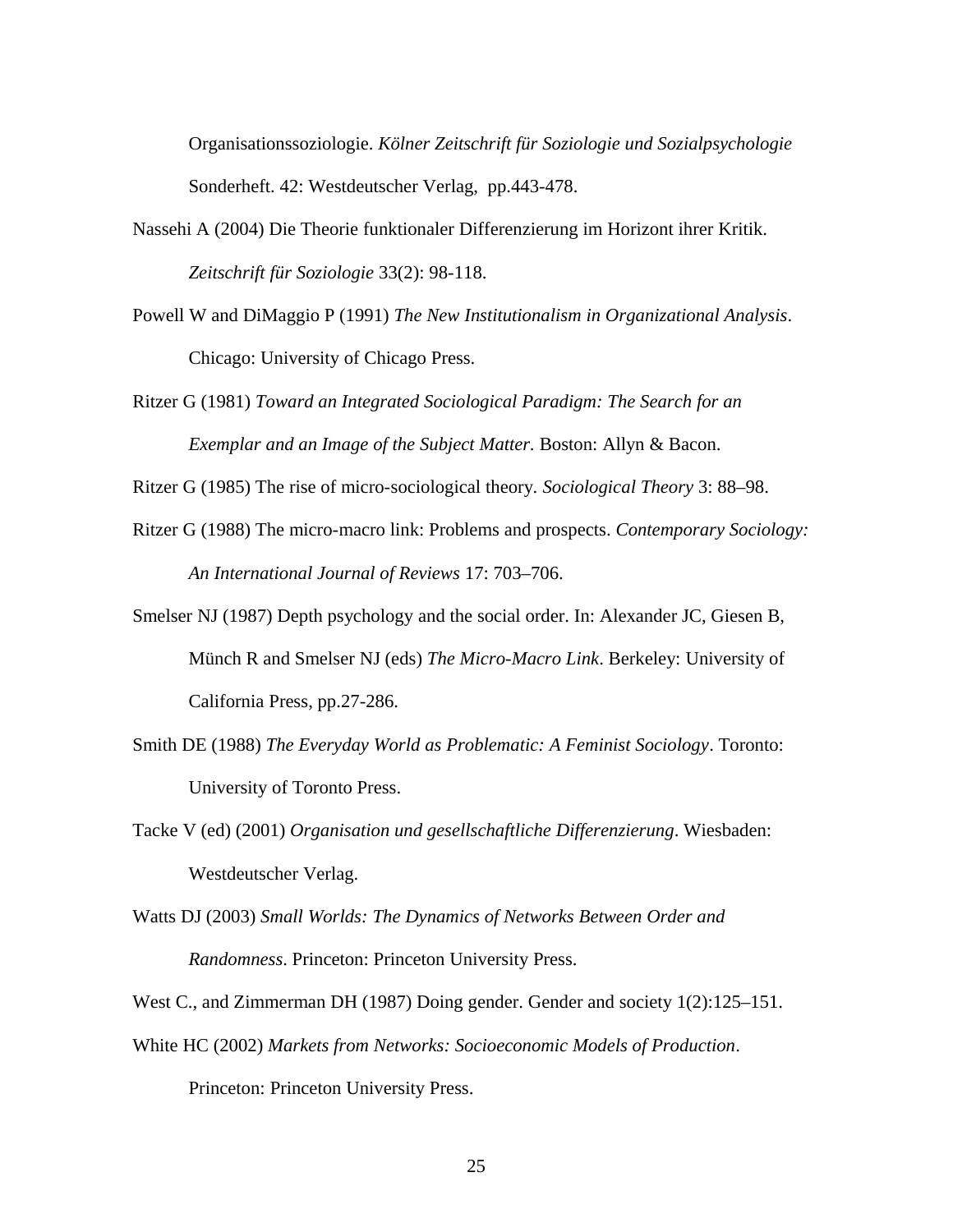- White HC, Boorman SA, and Breiger RL (1976) Social structure from multiple networks. I. Blockmodels of roles and positions. *American Journal of Sociology* 81(4): 730–780.
- Wiley N (1988) The micro-macro problem in social theory. *Sociological Theory* 6: 254– 261.

Williams SJ (1986) Appraising Goffman. *British Journal of Sociology* 37(3): 348–369.

- Willis P (1977) *Learning to Labor: How Working Class Kids Get Working Class Jobs*. Westmead: Saxon House.
- Zaloom C (2006) *Out of the Pits. Traders and Technology from Chicago to London*. Chicago: University of Chicago Press.
- Zelizer V (1983) *Morals and Markets: The Development of Life Insurance in the United States*. New York: Transaction Publishers.

# **Notes**